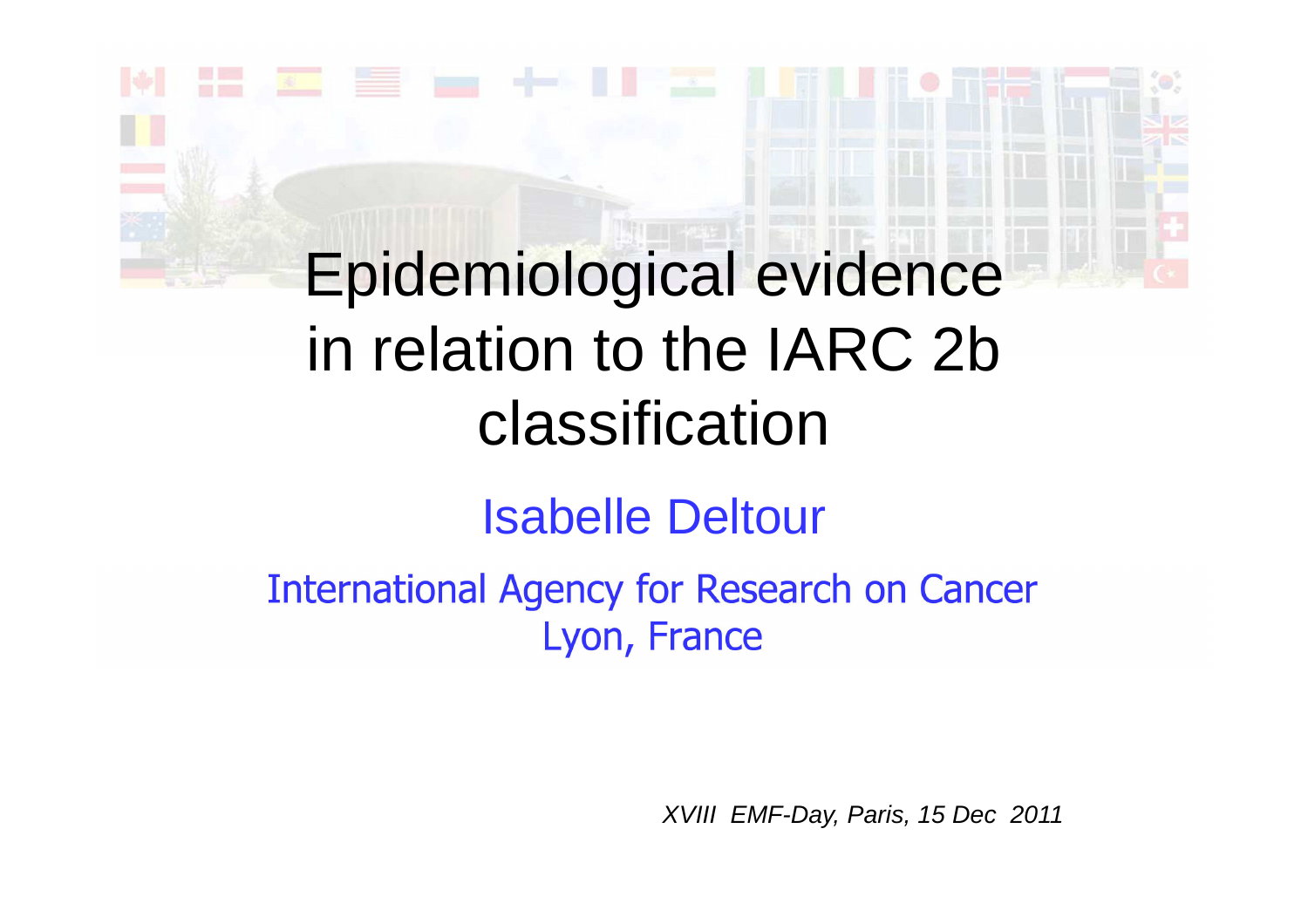# Radio frequency fields

- Electromagnetic fields 30 kHz–300 GHz
- Workers: high power sources (induction heaters, radars) can have higher cumulative whole body exposure
- Mobile phone users: higher brain exposures
- Base stations: exposure orders of magnitude lower

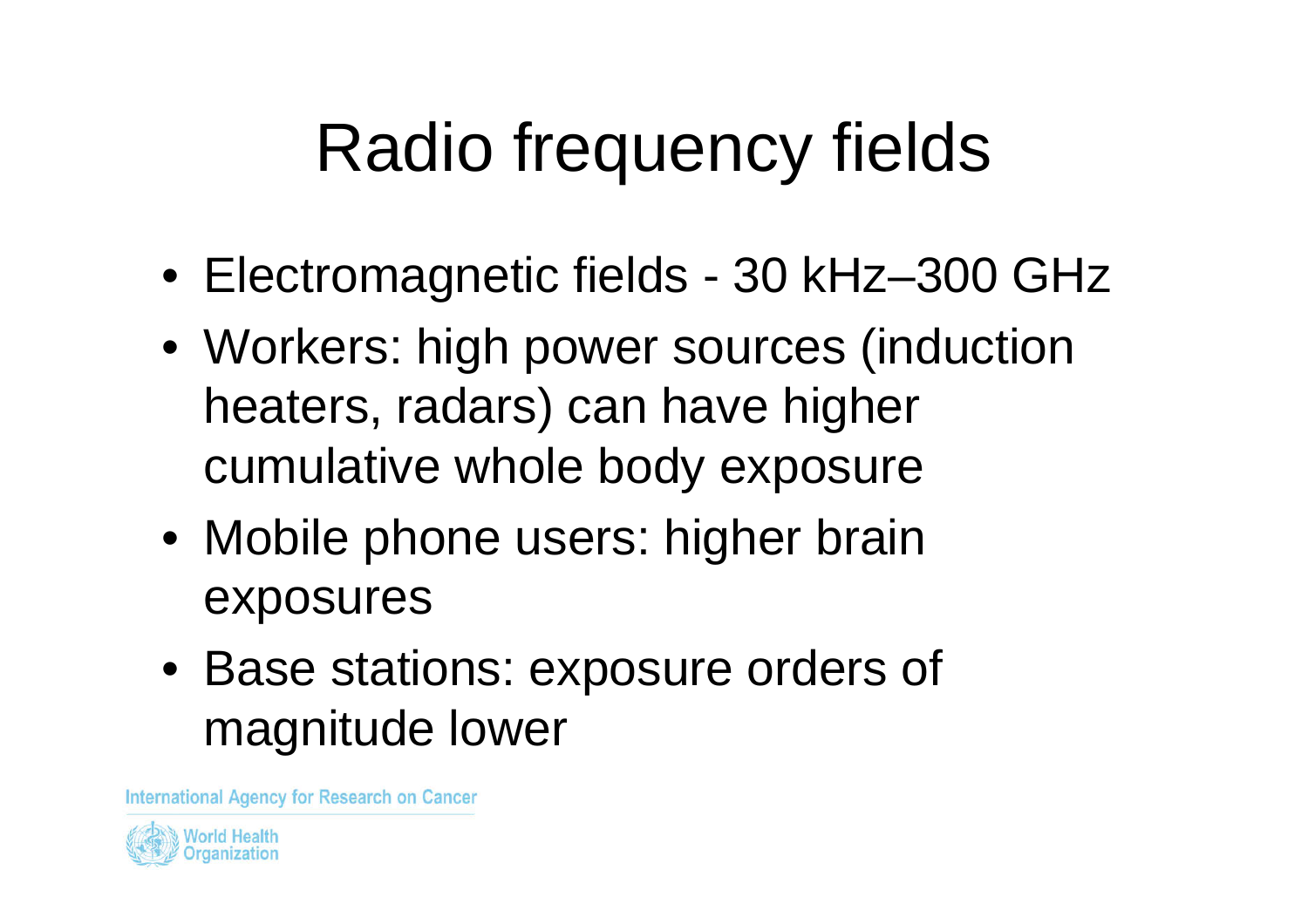# Epidemiological studies on cancer risk and RF

- Occupational studies
- Mobile phone studies (brain tumours and acoustic neuromas)
	- – $-$  Incidence time trends studies
	- and the state of the state Cohort studies (Danish cohort)
	- and the state of the state Case control studies (Interphone and "Hardell" studies for brain tumours)

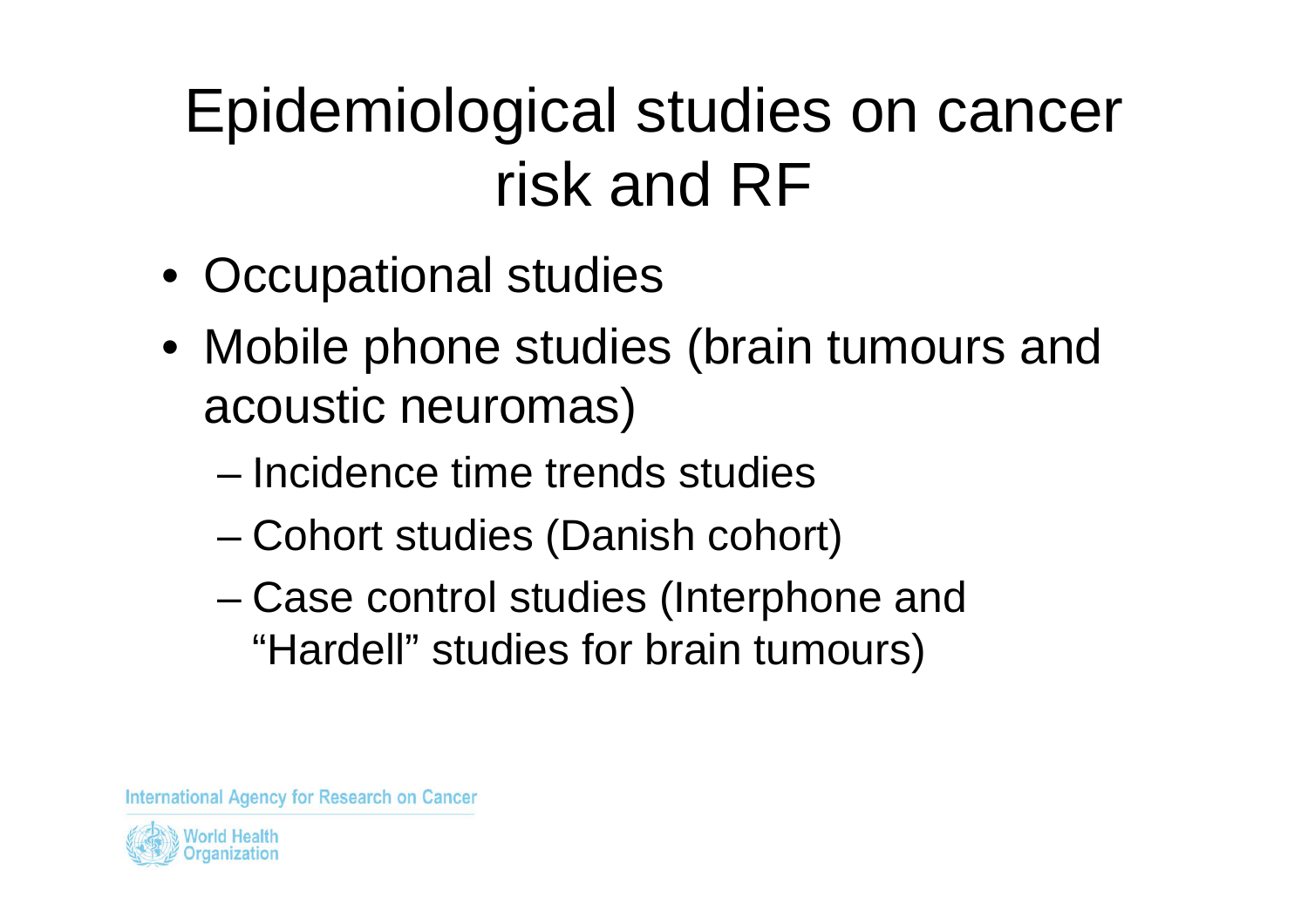# Incidence time trends studies

- Yearly description of number of new cancer cases (after age standardisation to a reference population) occurringin a population
- Based on cancer registry data
- Informative for effects occurring at population scale
	- $-$  Screeping programmes introduction of new diagnostic to Screening programmes, introduction of new diagnostic tools, impact of tobacco epidemic
- Not informative for effects occurring in small subgroups of populations, or if other factors are also changing atpopulation scale

=> If mobile phone causes gliomas or other cancers, it will ultimately show up in incidence rates of these diseases

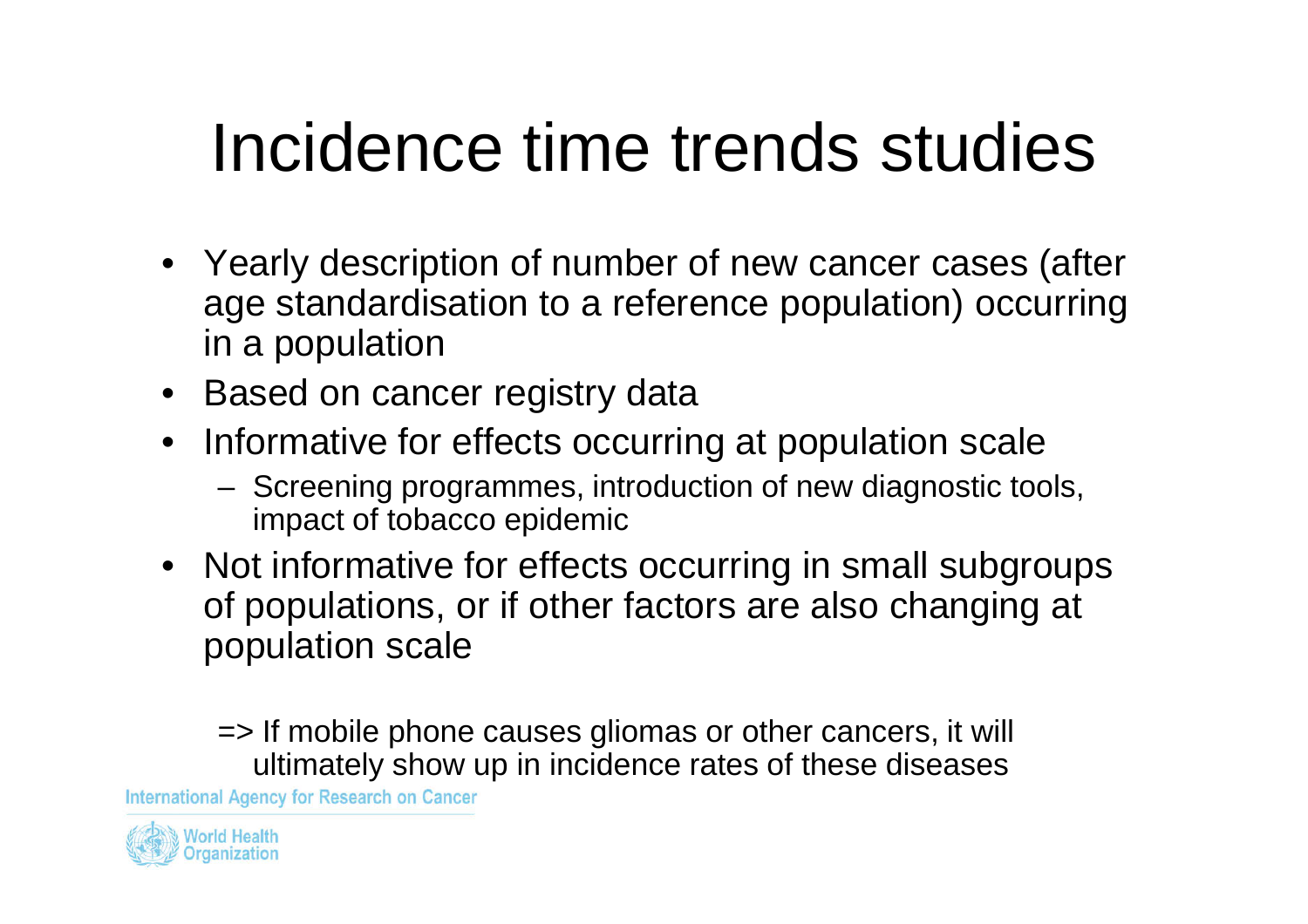# Prevalence of use of mobile phones in Nordic countries



<sup>1</sup>Includes both private and business GSM/UMTS subscriptions.



- Very similar between Nordic countries
- Differences in prevalence of use at given time between age and gender groups
- Men aged 40-60 yrs first to adopt mobile phones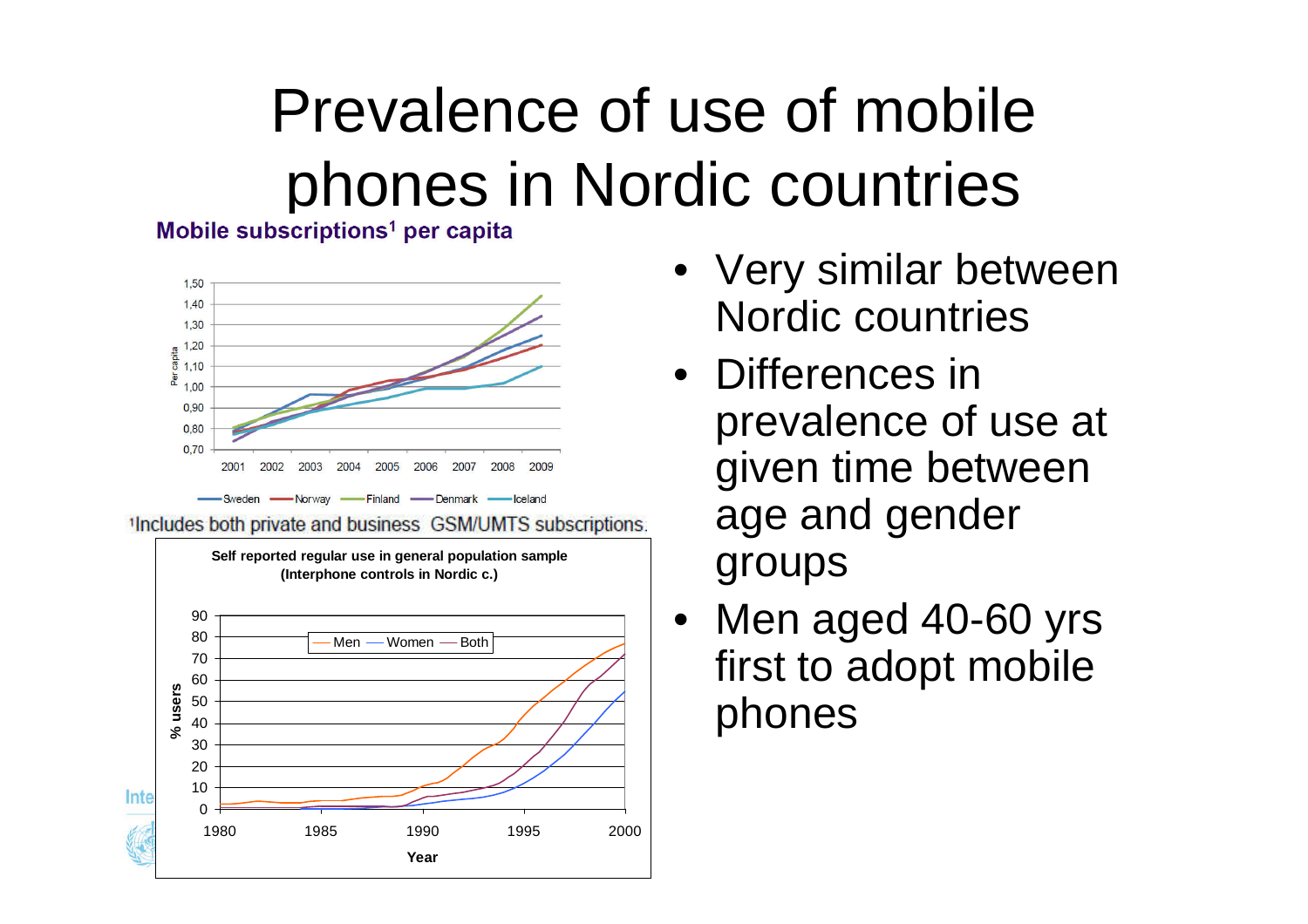### Incidence rates of brain tumors (Nordic countries - 2003)







Deltour et al., J Natl Cancer Inst, 2009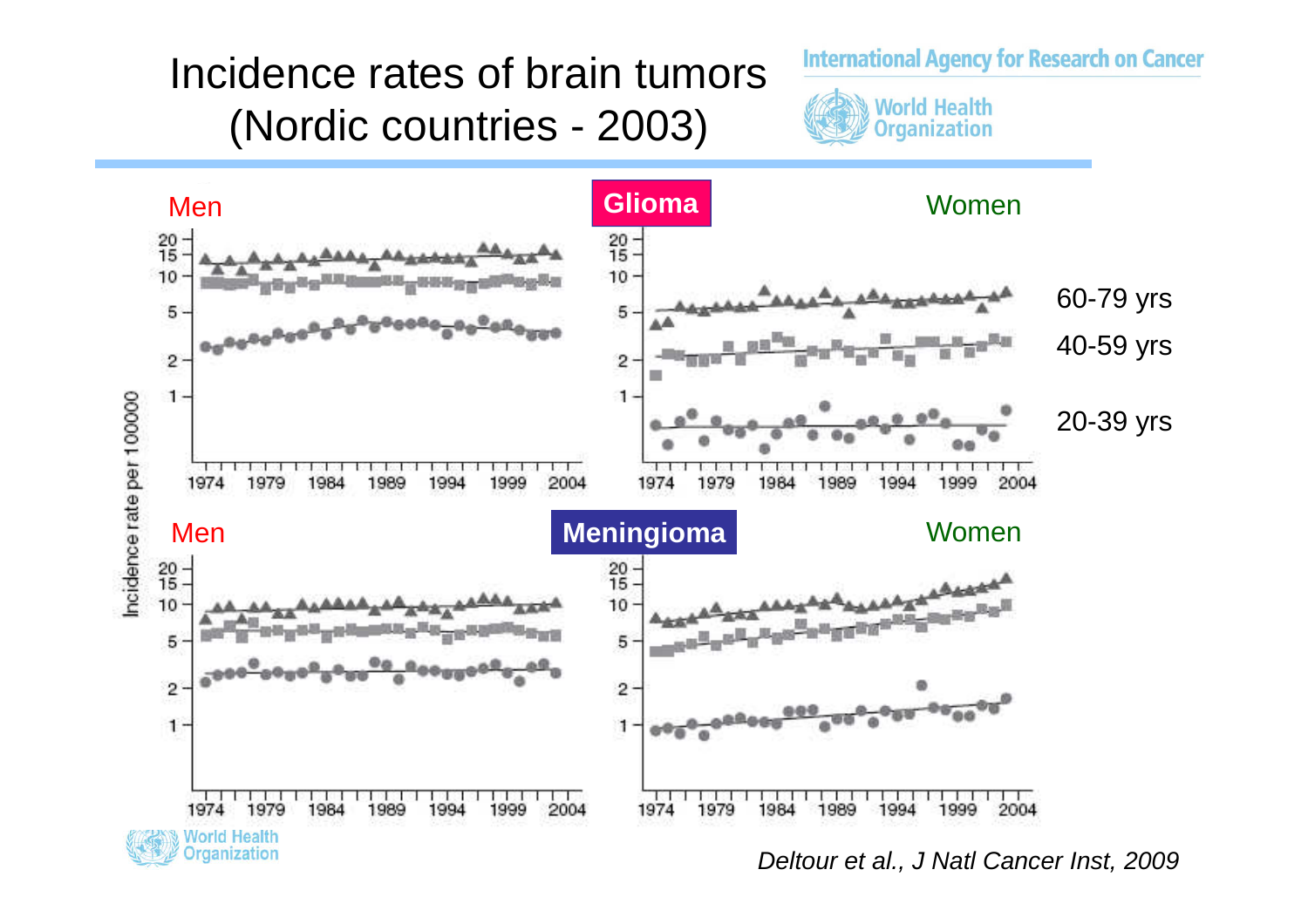### Incidence time trends of malignant brain tumours



International

Fig. 1. Brain cancer incidence rates between 1998 and 2007 per 100,000 people in England and number of mobile phone subscribers in the UK between 1985 and 2003 [ITU, 2010].



de Vocht et al, Bioelectromagnetics, 2011

USA,1977-2006



Brain cancer incidence trends among whites by age, SEER 9, 1977-1981 to 2002-2006.

Inskip et al, Neurology, 2010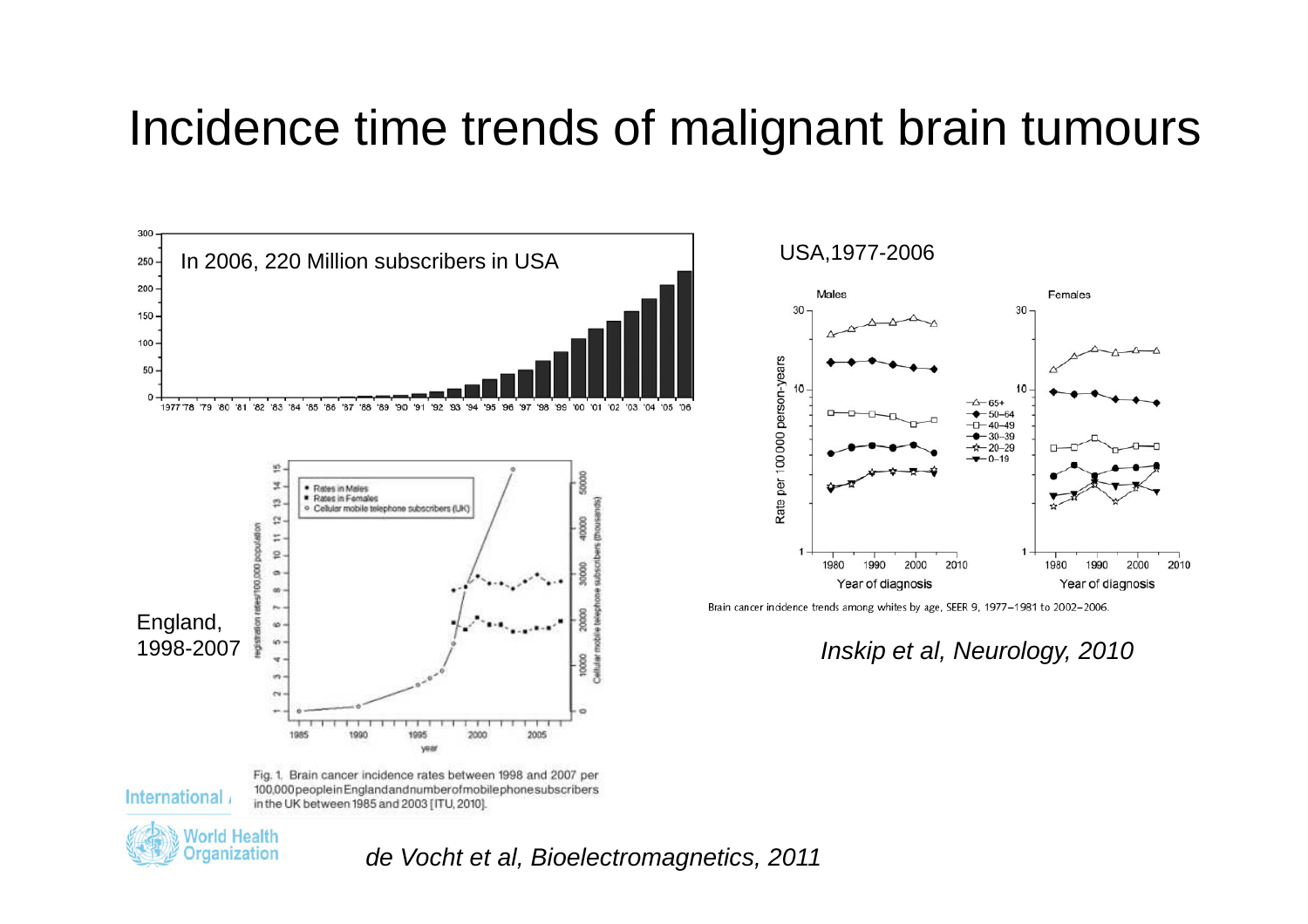# Incidence studies

- Provide evidence that there is no observable effect of mobile phones at the population scale on glioma in 3 different studies (6 countries) so far
- Could miss an effect if effect is small, limited to small subgroups (highest users, temporal lobe tumors) or occurs at the population scale after longer time than observed so far

Stresses the importance of high quality cancer **registration for epidemiological studies** 

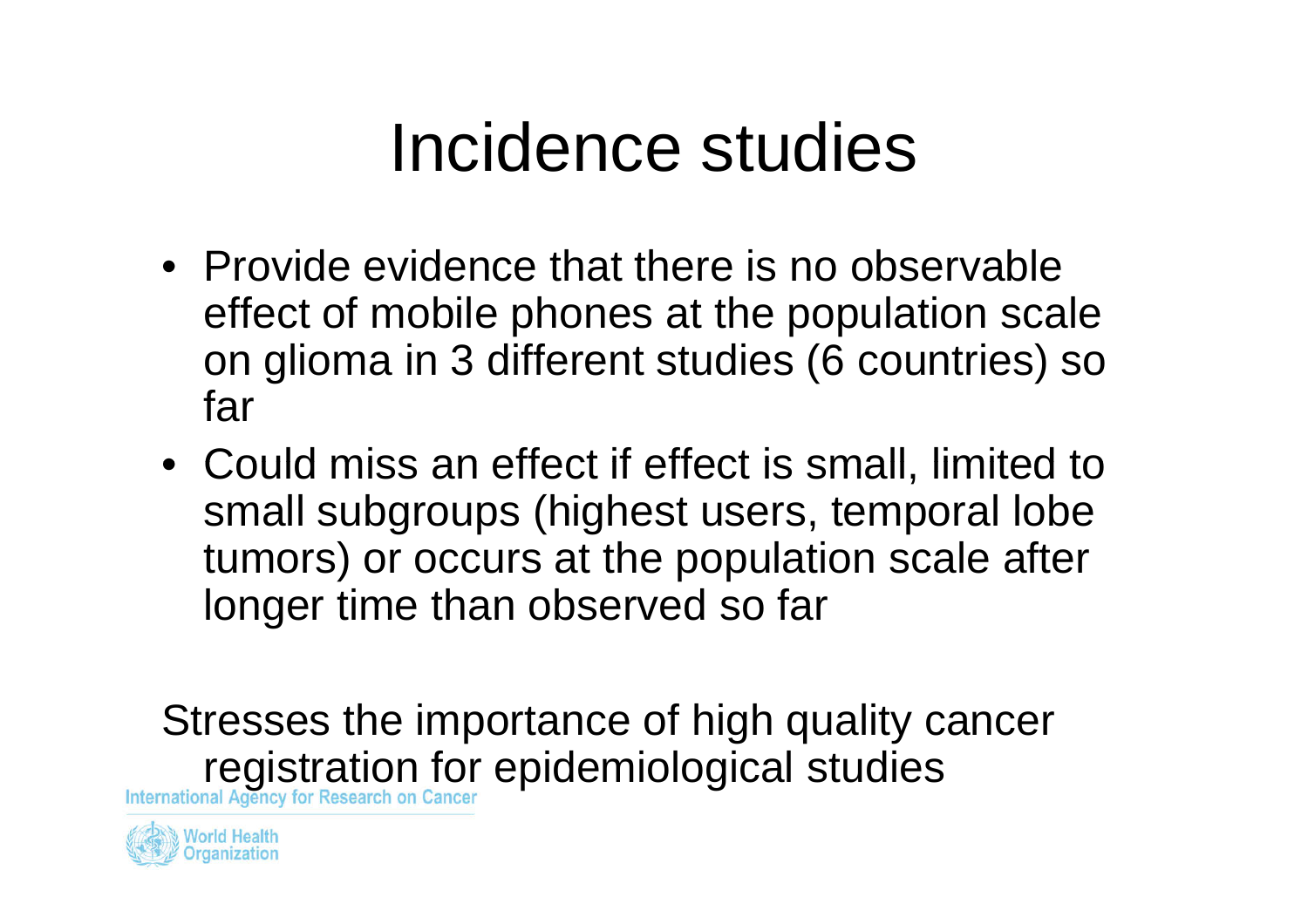# Cohort studies

- Follow a group of people over time
- Compare the occurrence of disease among exposed individuals to non exposed individuals

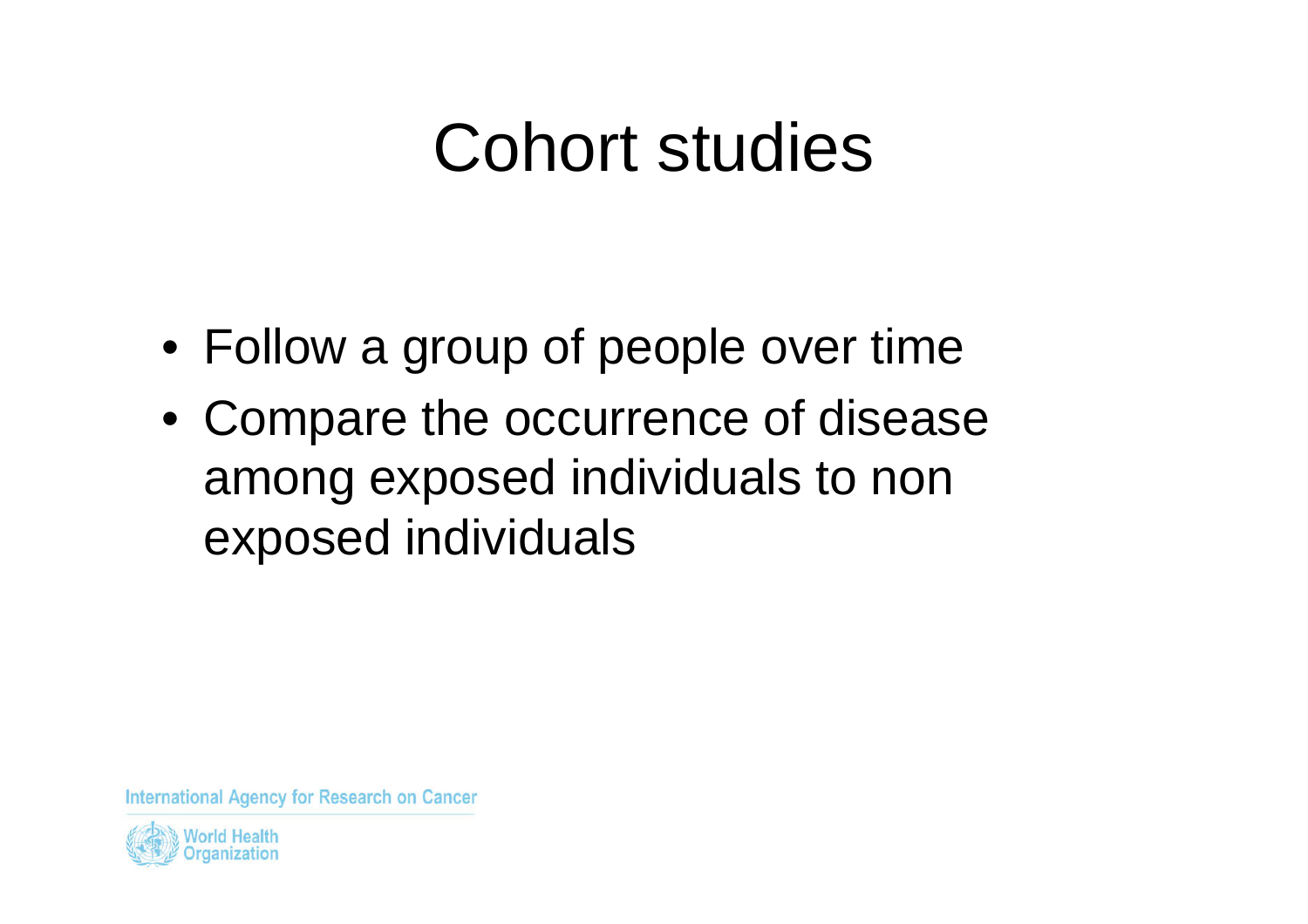# Danish cohort of early mobile phone subscribers: design

 From the 2 danish mobile telephone companies , Sonofon and TeleDanmarkMobil, all numbers issued between 1982 and 1995 were obtained, name and address of subscription holder (person or company), date of subscription

Early Unexposed (no subscription bef. 1996)Approximately 4,130,000 personssubscribersmaximum 720,000 personsExp.

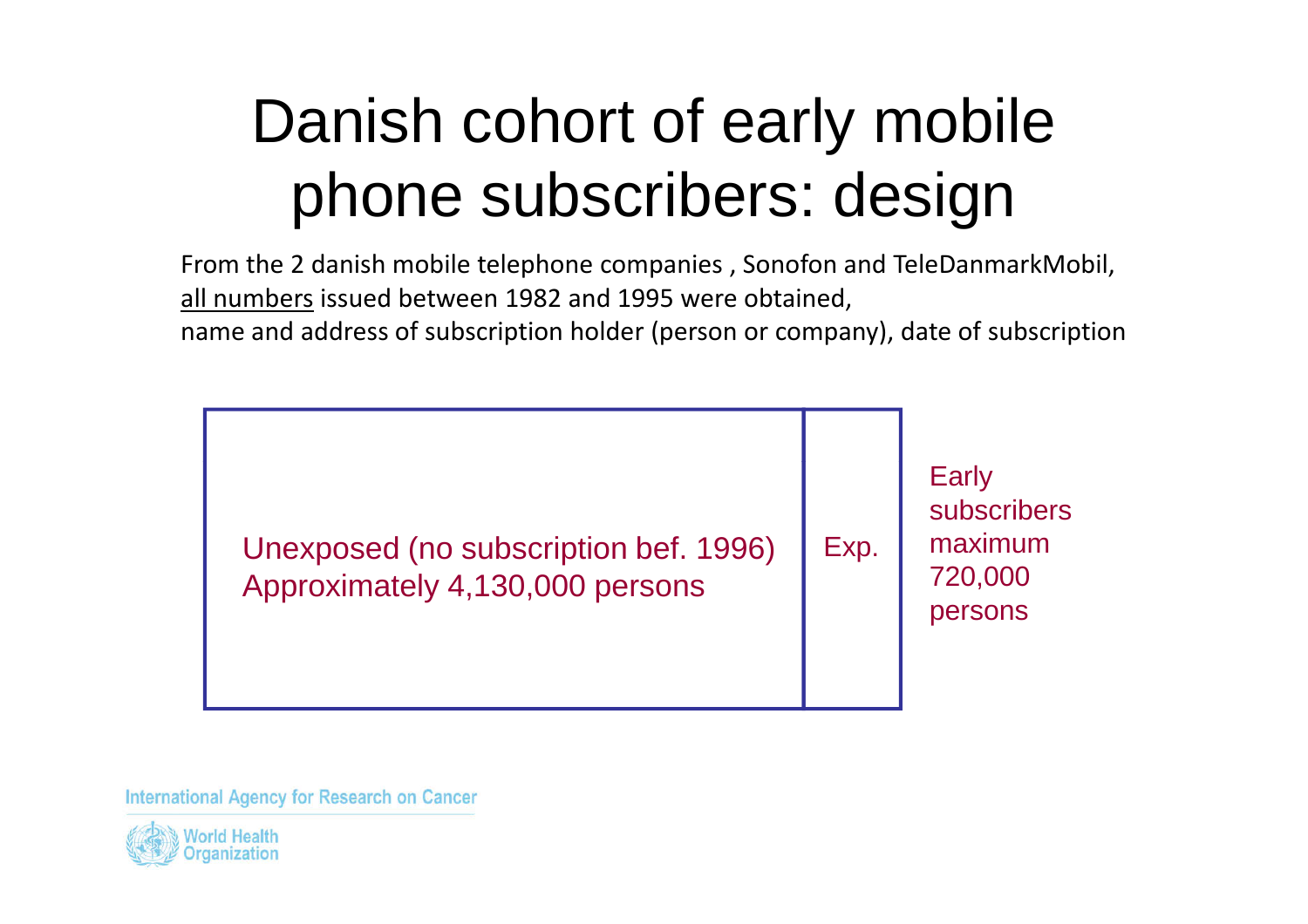### Danish cohort study: analysis

Exclusions:

200 000 corporate subscriptions (no individual user identified)

100 000 subscriptions (mismatches -names or addresses, 2 subscriptions for same name,…)Identification of 420 095 persons who were early subscribers of mobile phones and their date of subscription (1982-1995)

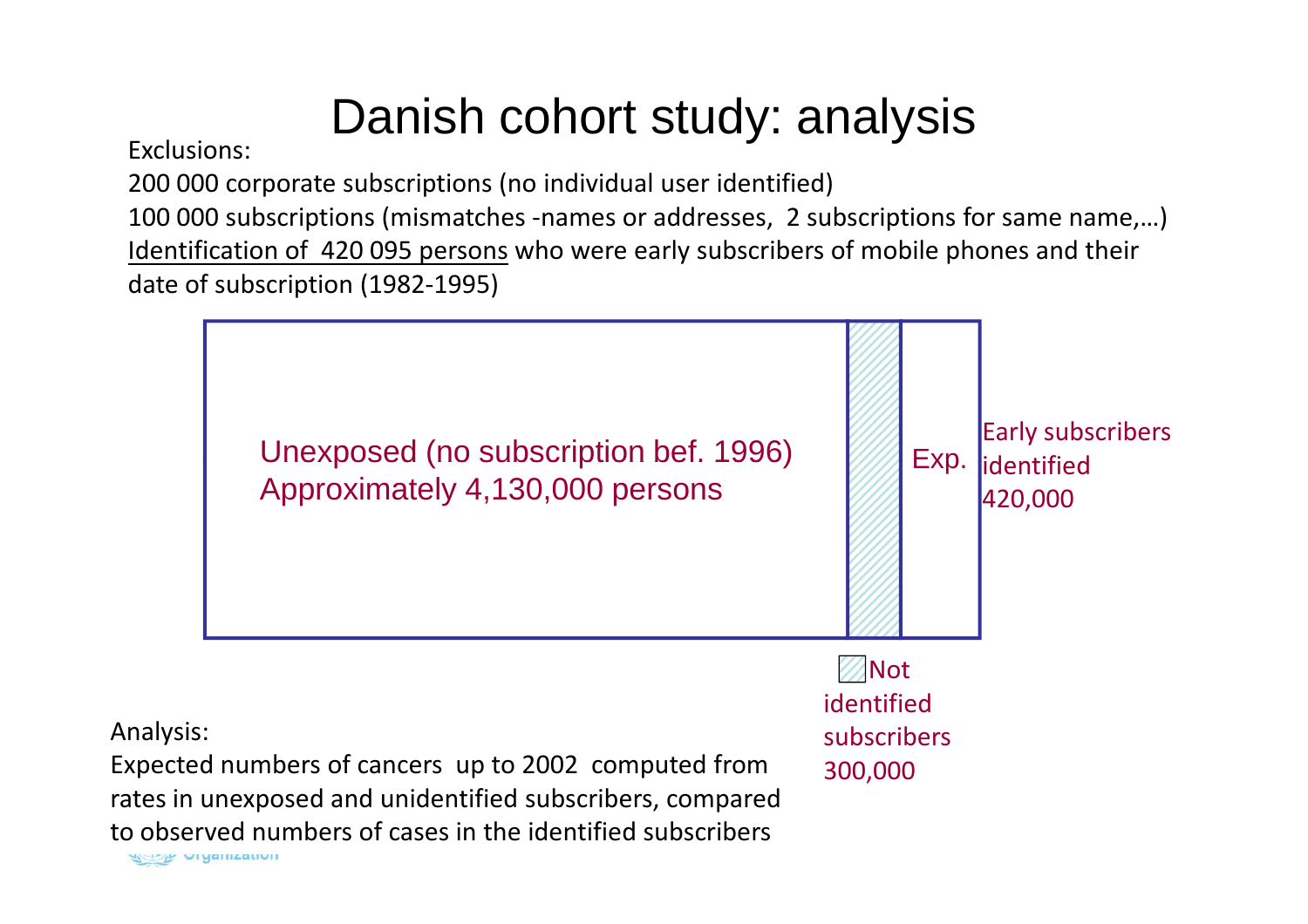### Danish cohort study: results for follow up to 2002(*Schuz et al, JNCI, 2006*)

- Mean exposure duration: 8.5 years
- •Number of cases : glioma 257, meningioma 68
- Results :
	- –Entire follow up, gliomas: SIR=1.01 (0.89-1.14)
	- –5-9 years, all CNS, men : SIR= 0.96 (0.84-1.09)
	- –10+ years all CNS, men : SIR= 0.66 (0.44-0.95)
- But number of cases small,
- No information on level of use

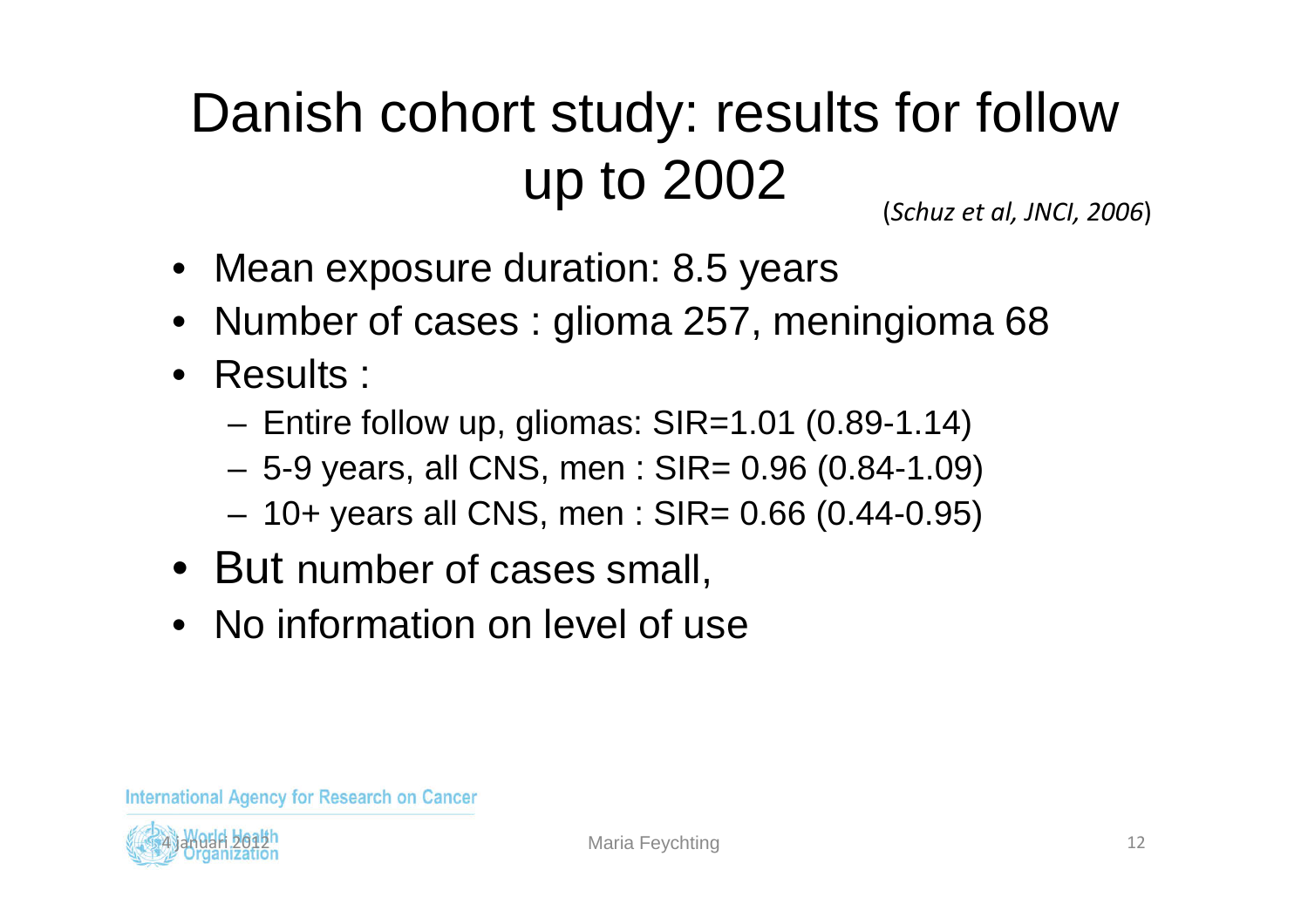# Case-control studies

- Principle: comparison of past exposures of
	- –Individual with disease (cases)
	- **Links of the Company** Random sample of population (controls)
- Quality of case-control study
	- **Links of the Company** - High participation ensures selection bias (cases and controls representative of the same source population)
	- **Links of the Company**  Assessment of exposure is important
		- Random error in exposure -> underestimation of association exposure - disease
		- Recall bias is a concern (cases report differently than controls)

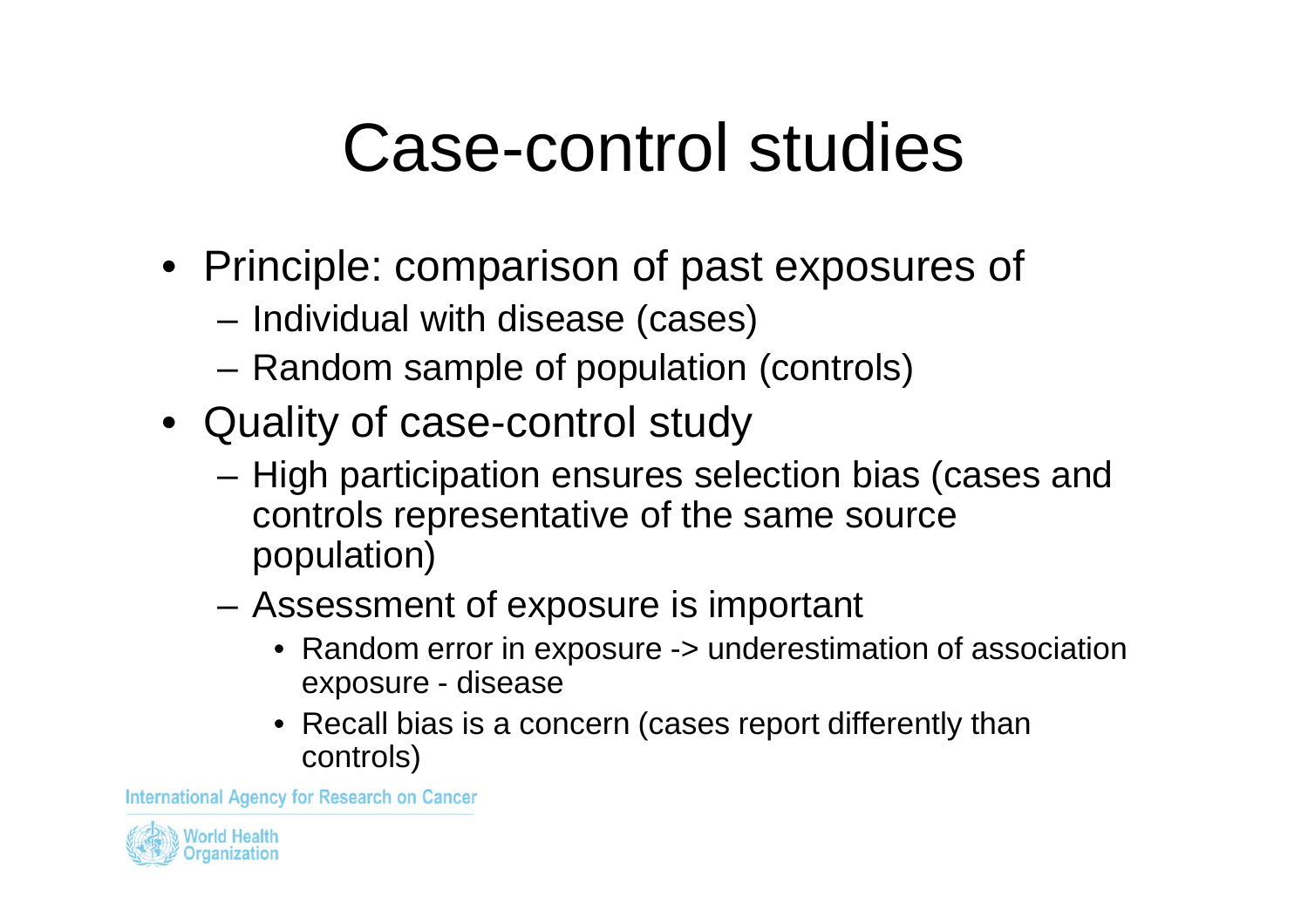**International Agency for Research on Cancer** 



Case-control studies based on cases diagnosed before 2000:



#### RR

International Agency for Research on Cancer



 Hardell et al., Int J Oncol, 1999Muscat et al., JAMA, 2000 Inskip et al., N Engl J Med, 2001Auvinen et al., Epidemiology, 2002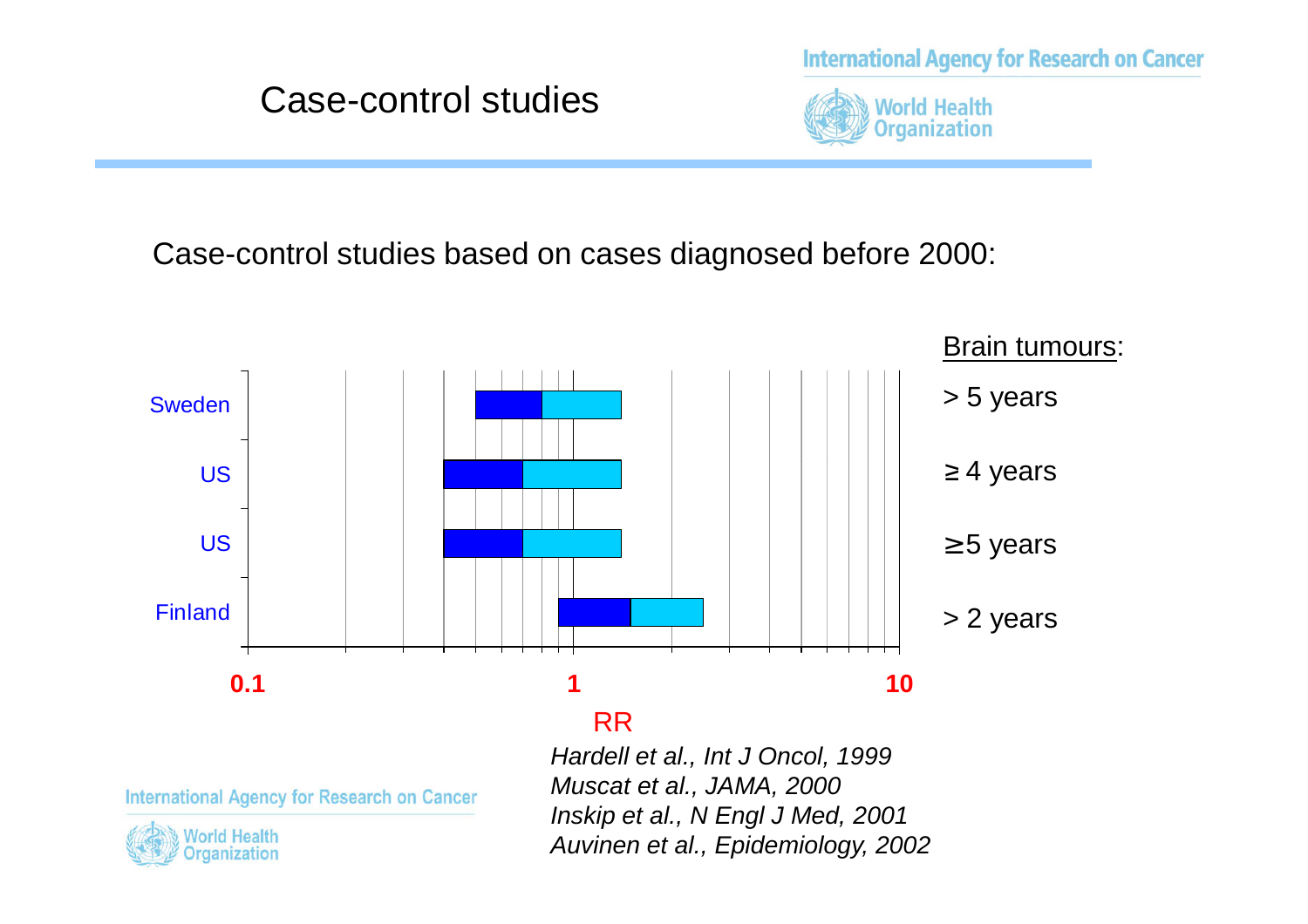#### Case-control studies



**International Agency for Research on Cancer** 

Case-control study in Sweden, by Hardell and team:

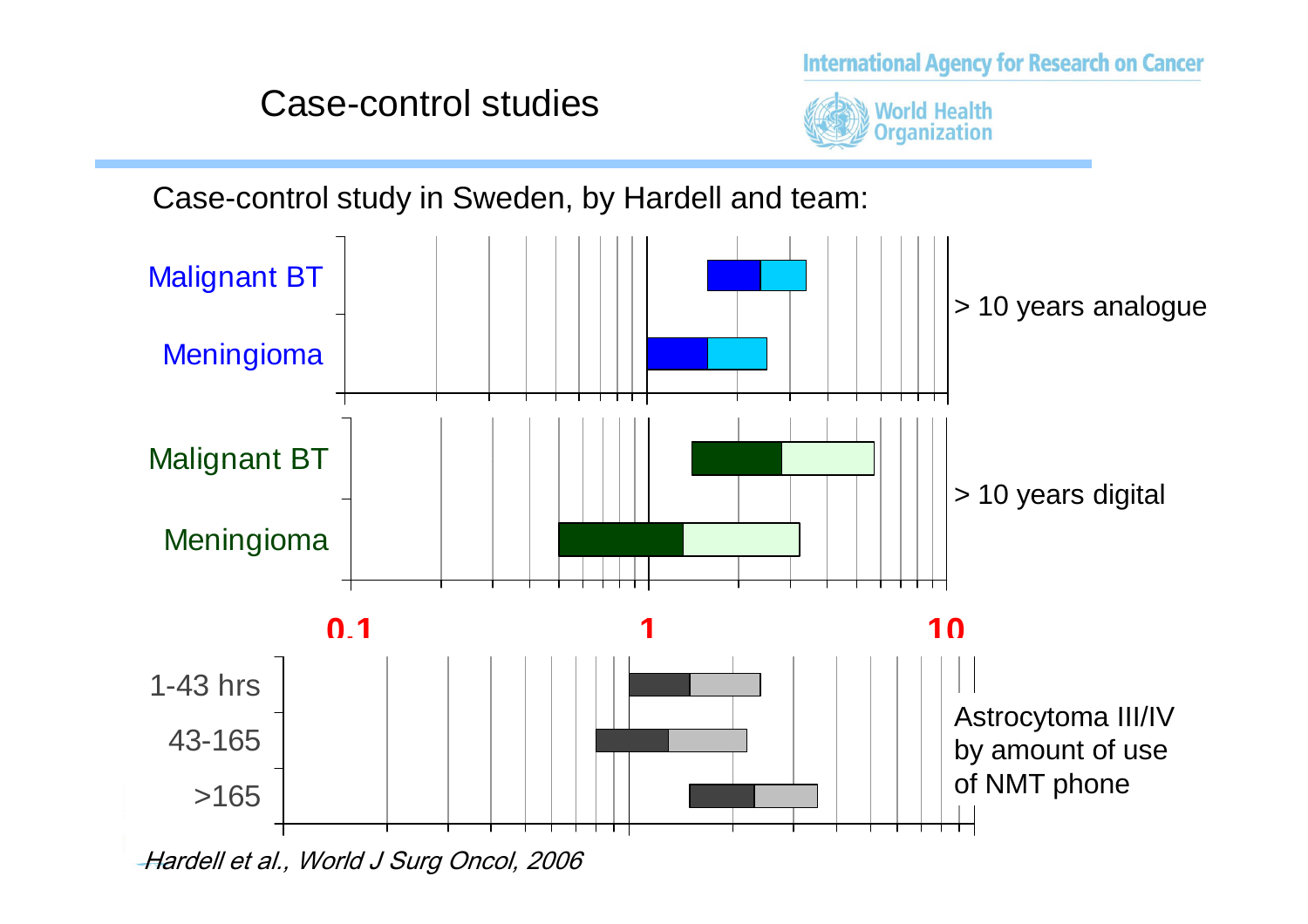### Interphone Study

Cardis et al., Eur J Epidemiol, 2007

16 centers in 13 countriesEuropean centers



+ Australia, Canada, Israel, Japan, New Zealand

**International Agency for Research on Cancer** 



**International Agency for Research on Cancer** 



**Study of mobile phone use and risk of brain tumours and acoustic neuroma among adults (30-59 years old). Characteristics:**

Personal interviews with:

- -2708 patients with glioma
- 2409 nationts with monir 2409 patients with meningioma
- 1105 nationts with ac\_nourom 1105 patients with ac. neuroma
- similar number of controlsor their proxies

Ascertainment: 2000-2003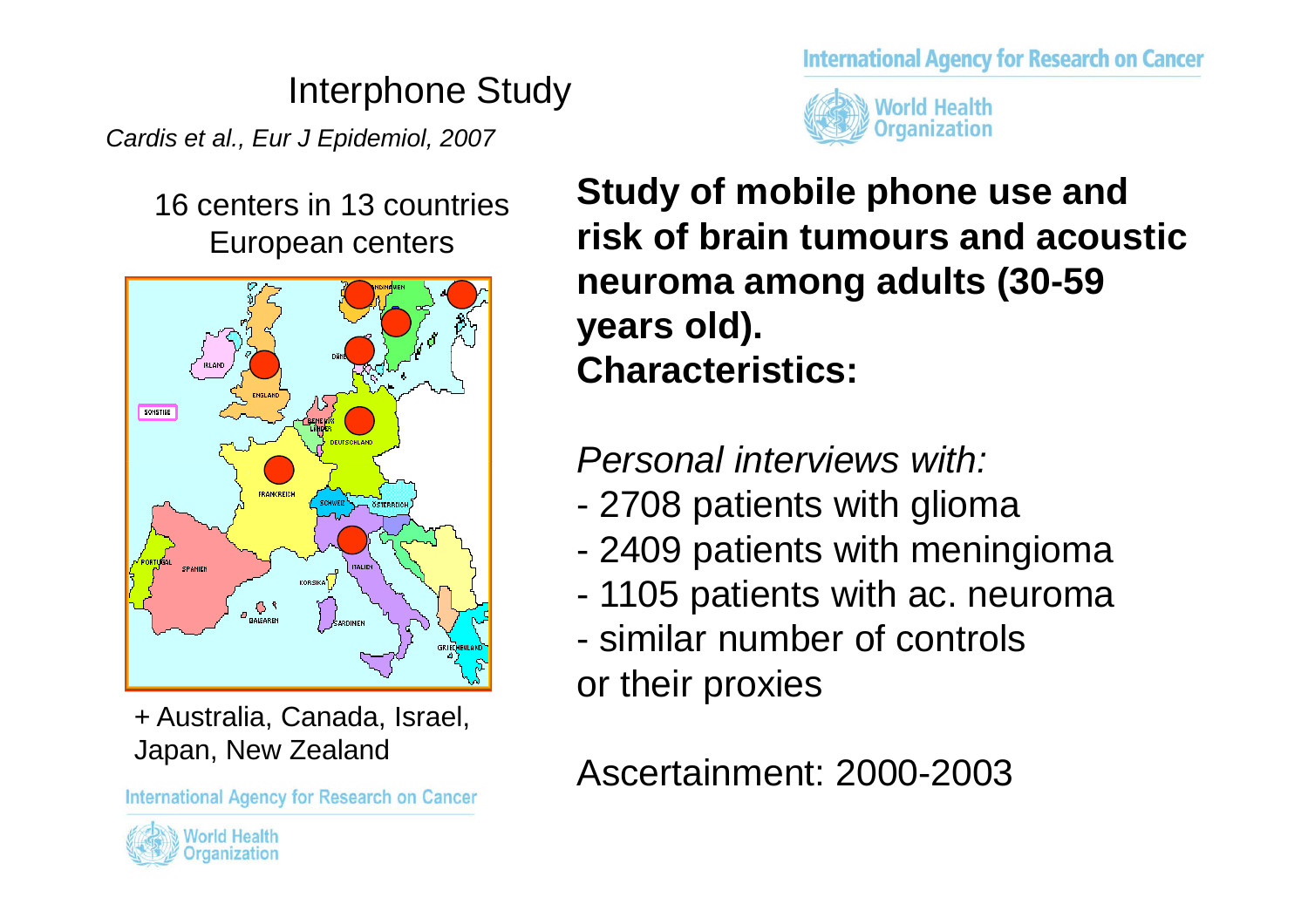#### **International Agency for Research on Cancer**

#### Representativity of the control population



|                    | Controls             |                 |                     |                    |
|--------------------|----------------------|-----------------|---------------------|--------------------|
|                    | Interviewed subjects |                 | NRQ respondents*    |                    |
| Study center       | Total $(n)$          | Phone users (%) | Total $(n)^\dagger$ | Phone users $(\%)$ |
| Australia          | 669                  | 82              | 418                 | 55                 |
| Canada - Montreal  | 234                  | 49              | 39                  | 26                 |
| Canada - Vancouver | 239                  | 64              | 115                 | 46                 |
| Finland            | 559                  | 89              | 190                 | 82                 |
| France             | 472                  | 69              | 109                 | 54                 |
| Germany            | 1,190                | 46              | 368                 | 39                 |
| Israel             | 599                  | 85              | 180                 | 72                 |
| Italy              | 340                  | 79              | 23                  | 83                 |
| Japan              | 287                  | 73              | 131                 | 60                 |
| New Zealand        | 172                  | 65              | 20                  | 60                 |
| Norway             | 278                  | 71              | 42                  | 69                 |
| Sweden             | 407                  | 73              | 64                  | 56                 |
| All combined       | 5,446                | 69              | 1,699               | 56                 |

- Low response rate, particularly among controls
- More mobile phone users among participants

Vrijheid et al., Ann Epidemiol 2008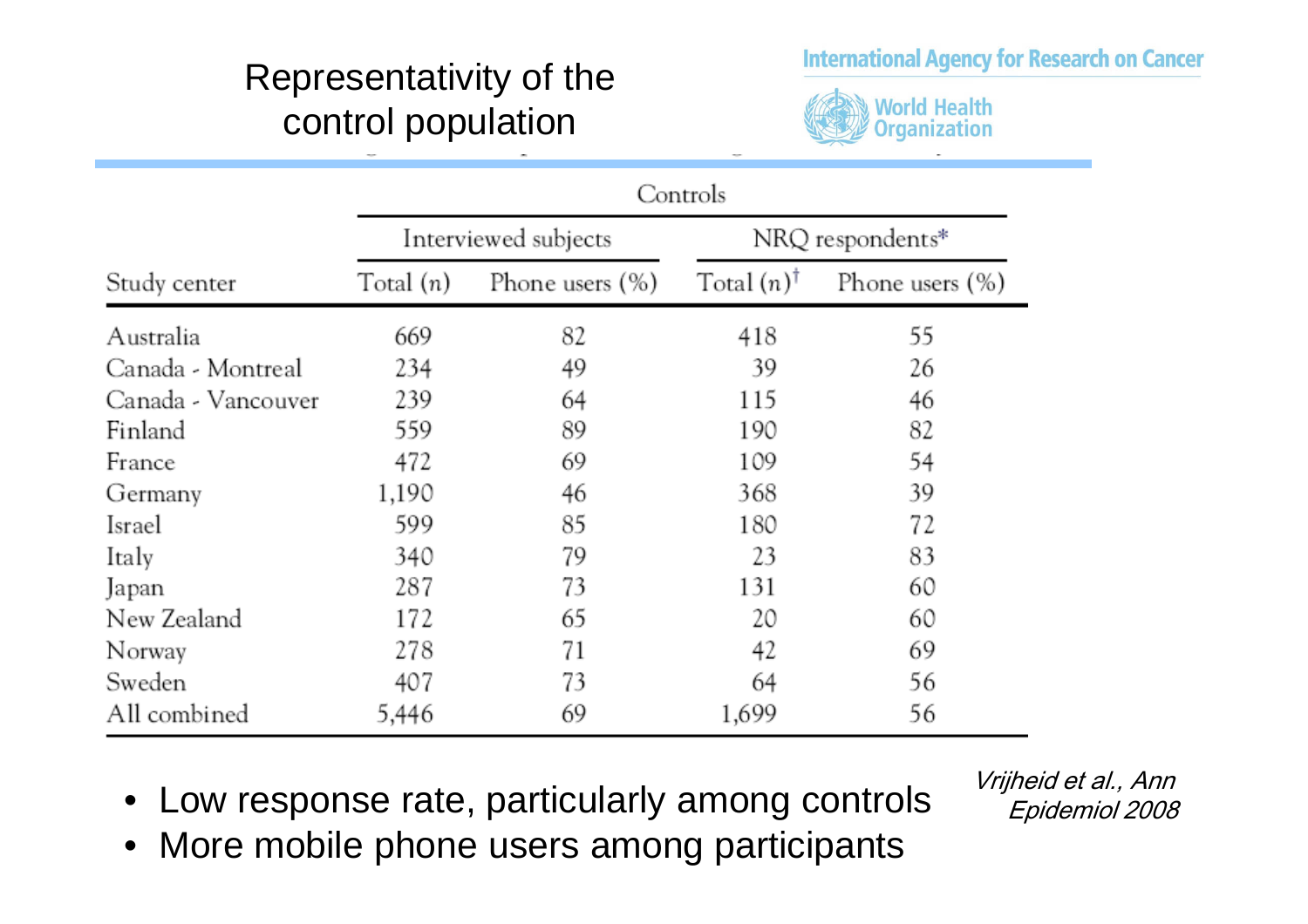# Recall of mobile phone use

### 672 volunteers in 11 countries

Actual duration of use: Operators or Software Modified Ph.

Recalled use: questionnaire 6 -12 months after

Recalled to actual monthly duration of calls mean ratio  $= 1.4$ 

95% of subjects 0.12-17

International Agency for Research on Cancer



Vrijheid et al, OEM, 2006

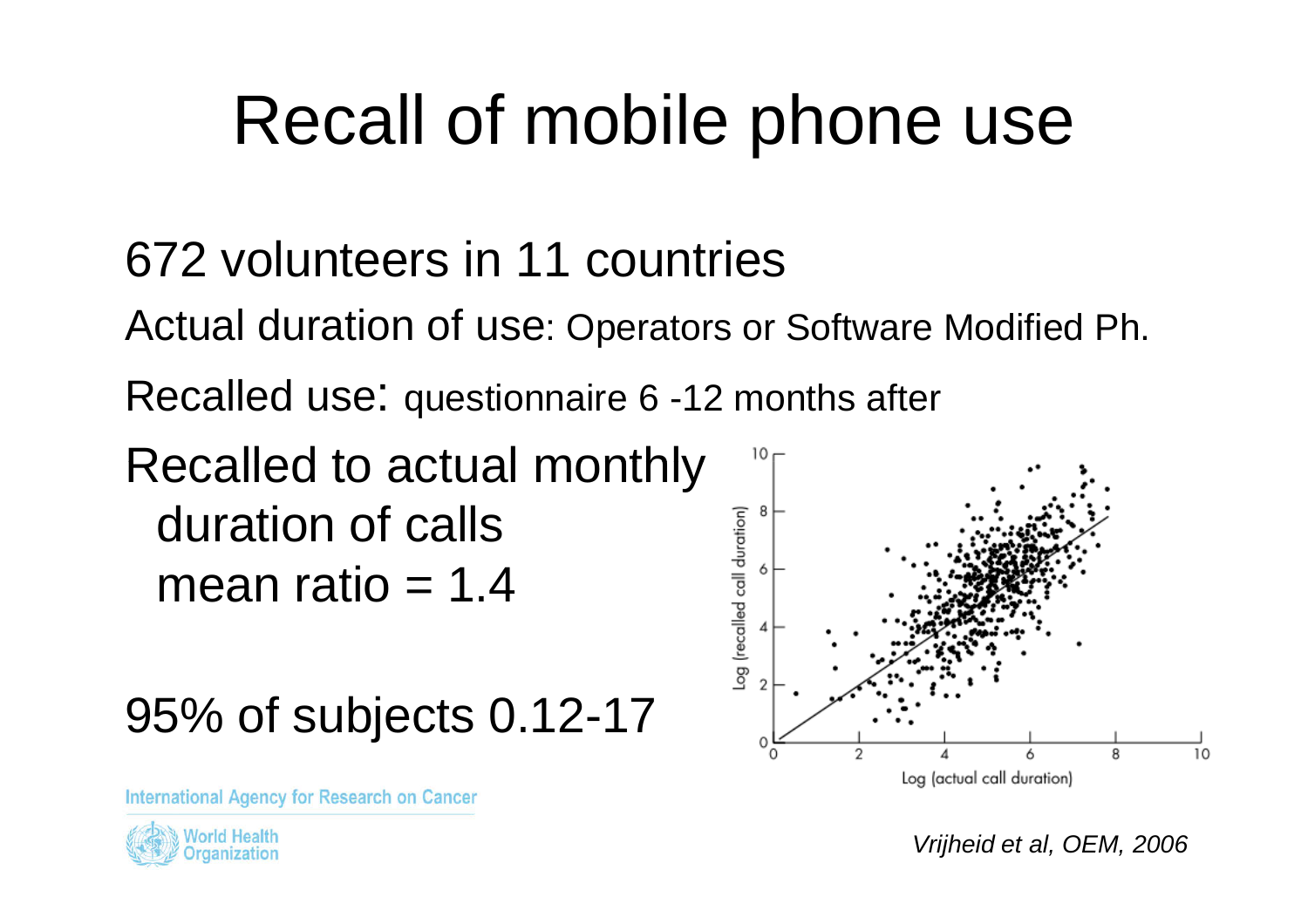### Evaluation of recall bias: operators' records compared to questionnaire

In Australia, Canada and Italy, all major operators provided mobile phonerecords for cases and controls of the main Interphone study

|                                                       | <b>Cases (N=212)</b>    | <b>Controls (N=296)</b> |  |  |
|-------------------------------------------------------|-------------------------|-------------------------|--|--|
| Mean period of evaluation (months)                    | 29 m., gap 6 m.         | 34 m., gap 8 m.         |  |  |
| Ratio of recalled to actual monthly duration of calls |                         |                         |  |  |
| Overall<br>(95% limits of agreement)                  | 1.39<br>$(0.10 - 18.8)$ | 1.40<br>$(0.12 - 16.1)$ |  |  |
| By period of use                                      |                         |                         |  |  |
| $<$ 1 year                                            | 1.4                     | 1.4                     |  |  |
| 1-2 years                                             | 1.5                     | 1.4                     |  |  |
| 2-3 years                                             | 1.8                     | 1.4                     |  |  |
| 3-4 years                                             | 2.1                     | 1.4                     |  |  |
| $> 4$ years<br>Inte                                   | 2.2                     | 1.6                     |  |  |



Vrijheid M, et al. J Expo Sci Environ Epidemiol. (2009)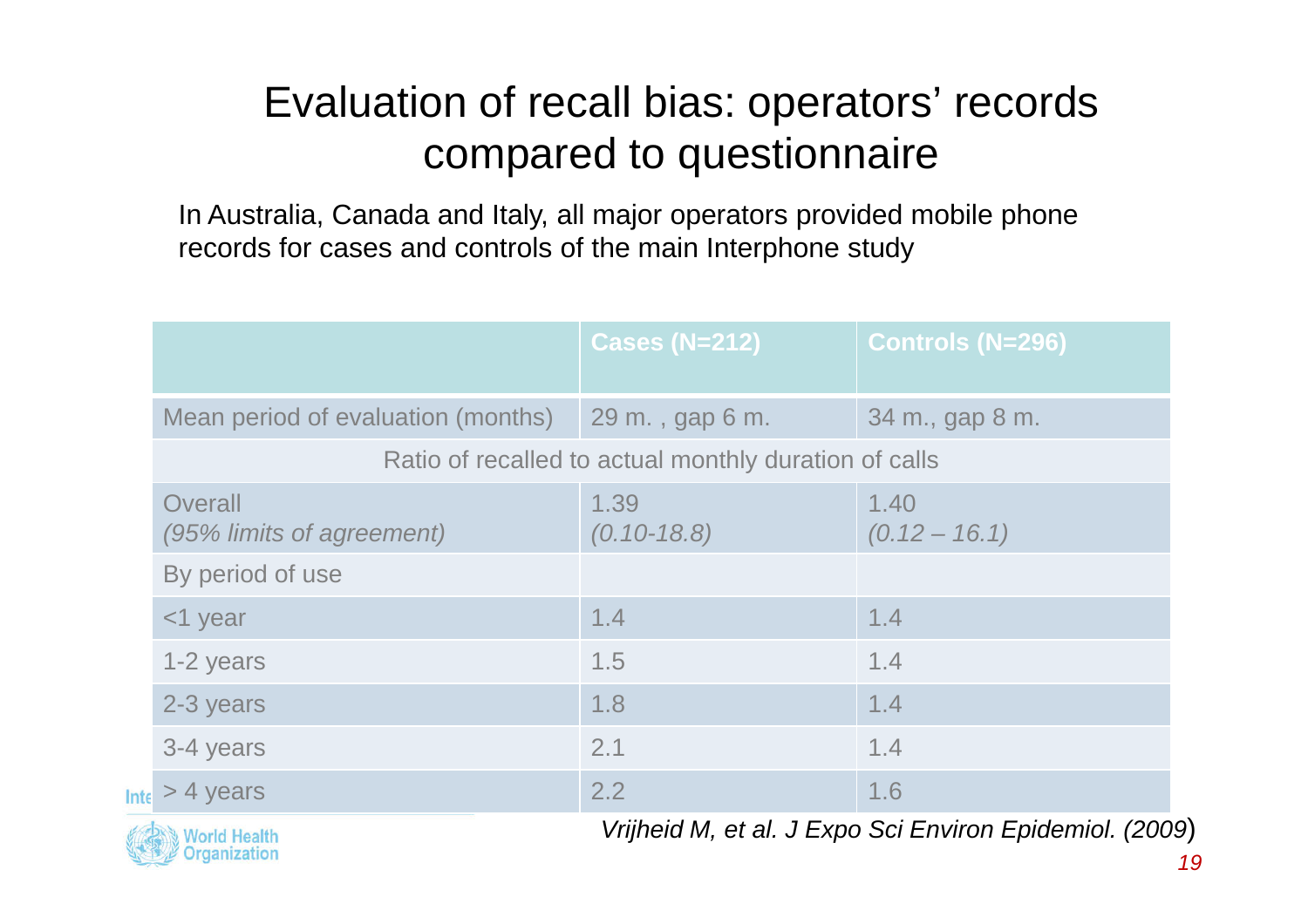## Interphone: results (all countries)

Interphone Study Group, Int J Epidemiol, 2010Interphone Study Group, Cancer Epidemiol, 2011

- For meningiomas, no increased risks
- For gliomas and acoustic neuromas:
	- –No increased risk for the majority of users
	- –- Increased risks for the 10 % highest user group glioma -  $OR = 1.40$  (95%Cl 1.03 - 1.89), ac. neuroma- OR = 2.79 (95%CI 1.51 - 5.16)

(5 year latency)

### Biases and errors prevent a causal interpretation

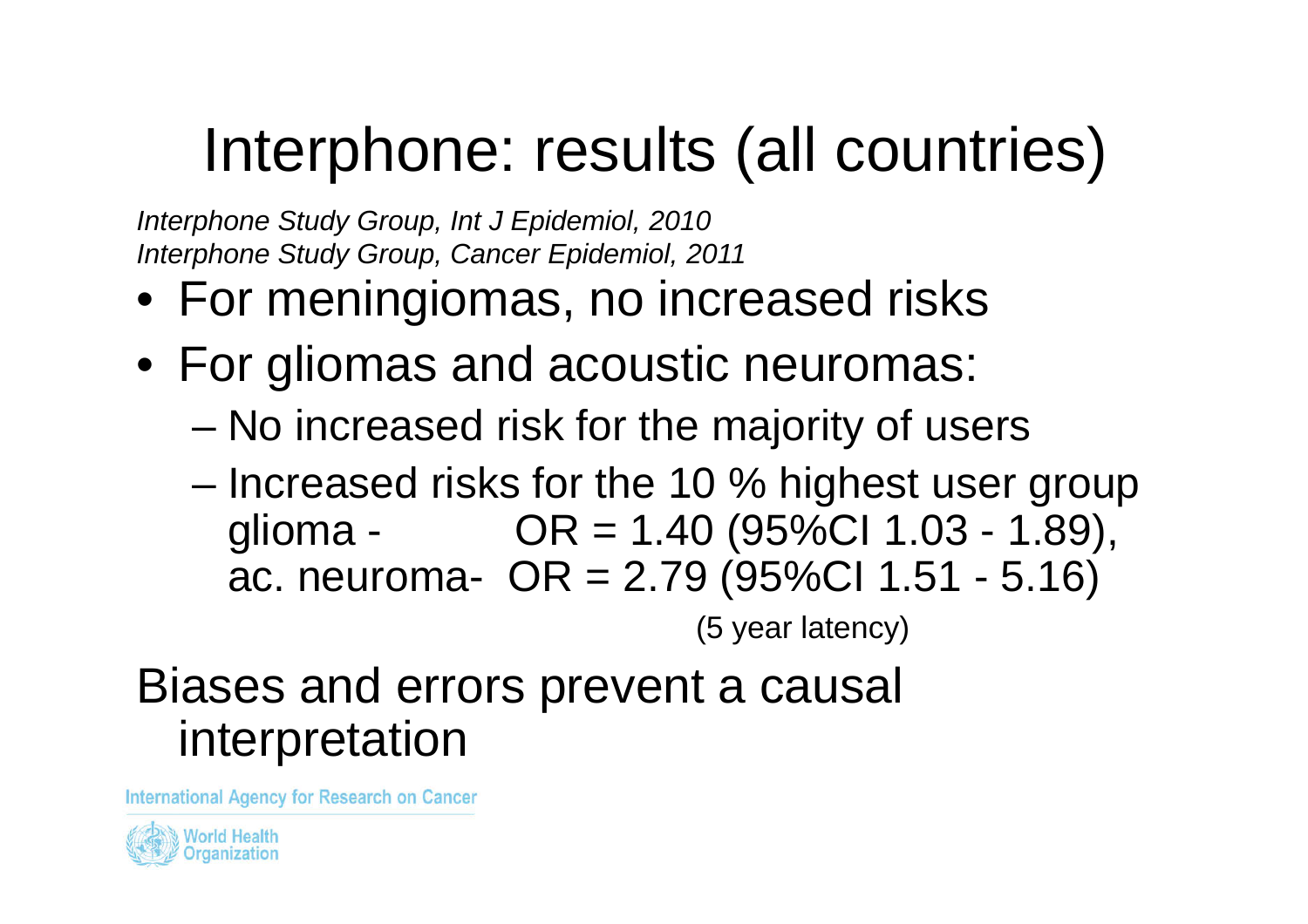# Interphone study: OR by cumulative call time



**International Agency f** 

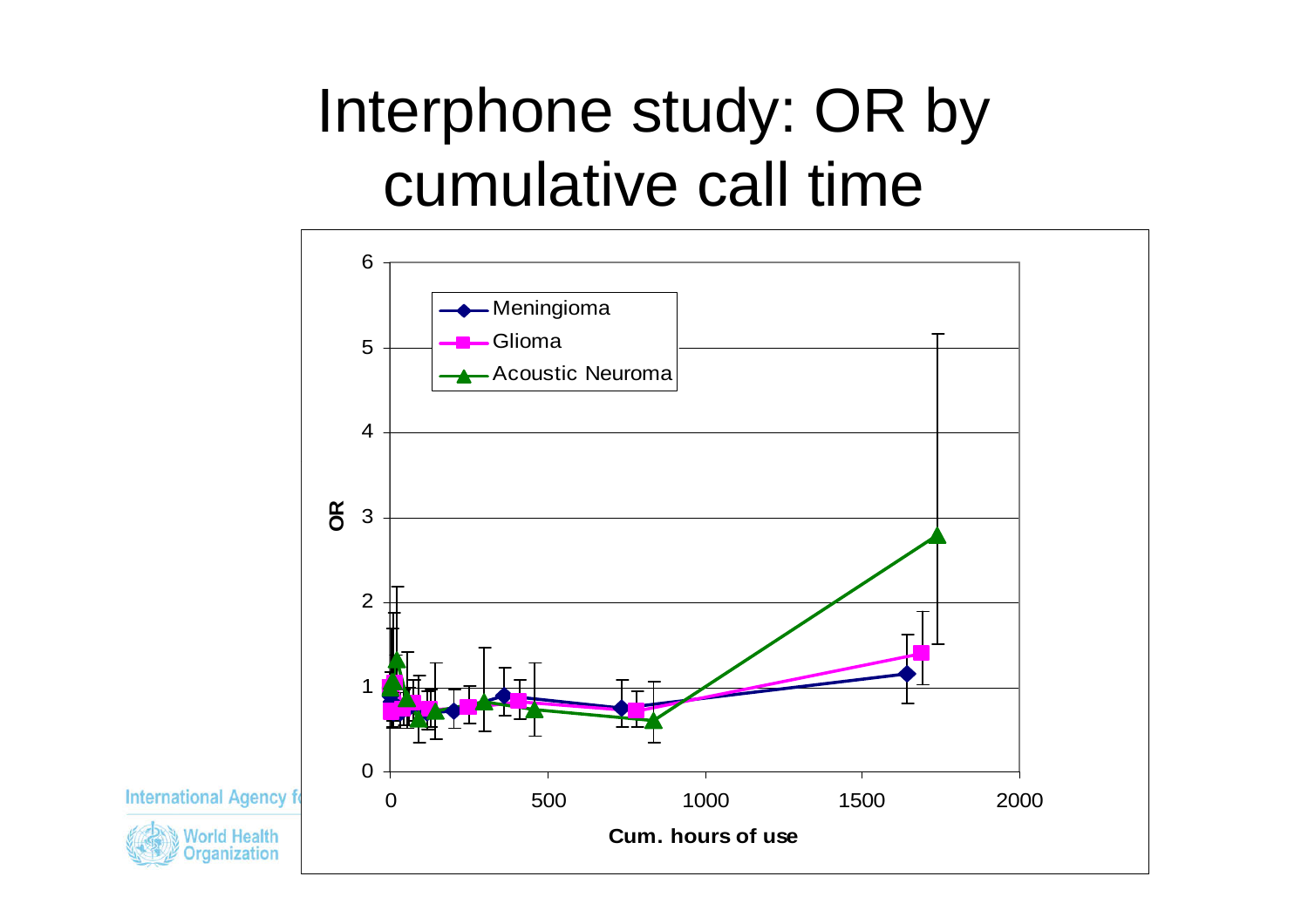# Interphone –localisation of tumour within head

• Neuro-radiologists localisedorigin of tumour within brain



- Analysis of distance of glioma from ear (7 countries) Larjavaraa et al, Am J. Epi, 2011
	- **Links of the Company** distance  $ear - tumour = 6.3 cm$ , same in >10 years group
- Analysis of cumulative specific energy at tumour site (5 countries)
	- **Links of the Company**  Highest quintile (>3123 J/kg): OR 1.7 (1.0 to 2.7) (57 cases with tumour localised by neuroradiologist)

International Agency for Research on Cancer



Cardis et al, Occ Env Med, 2011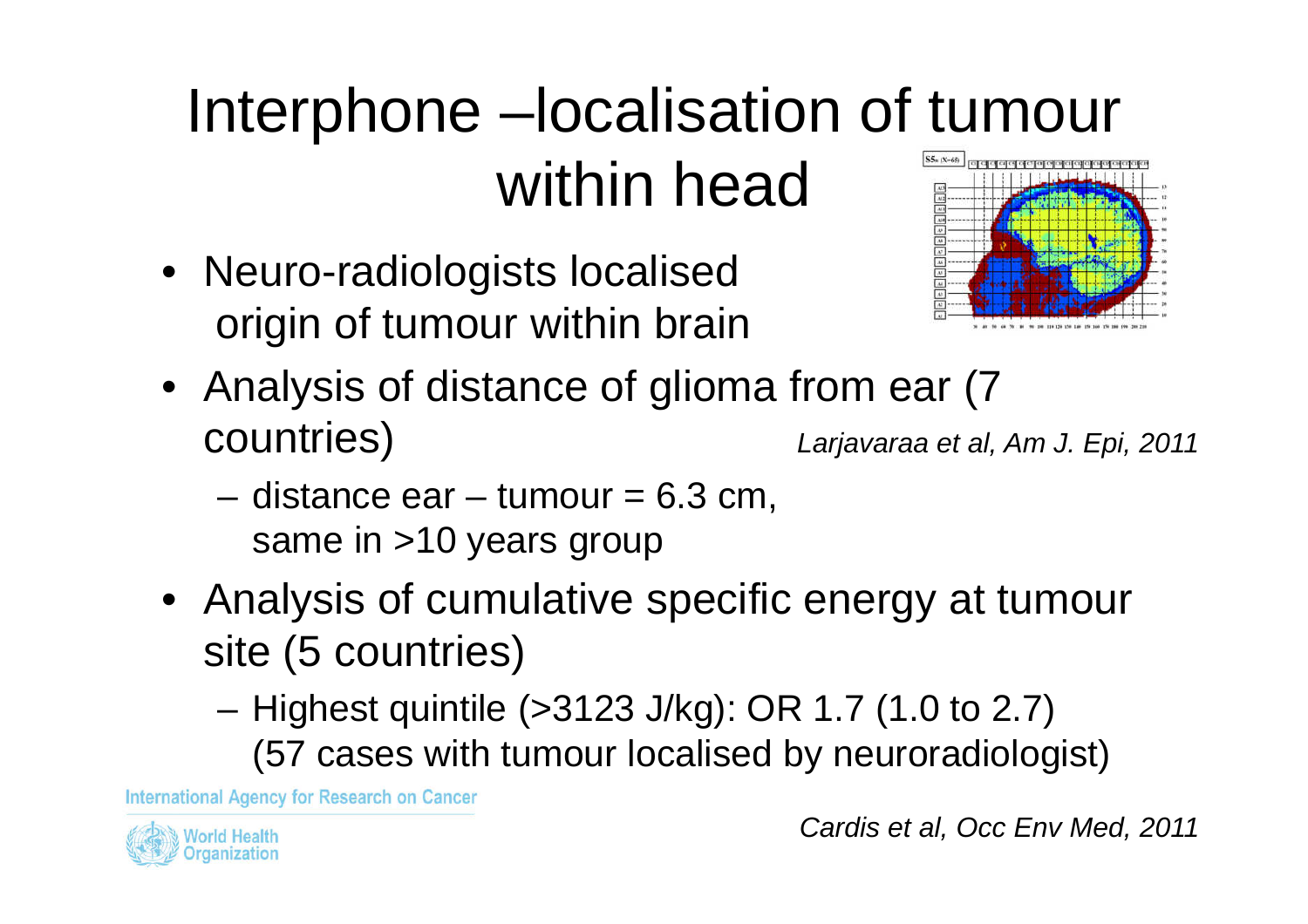# IARC Monograph program

- 2 to 3 times per year, ad hoc group of expert convenes for 1 week
- Review published literature
	- –– Sources and Exposure mechanisms
	- – Studies of carcinogenicity in humans (epidemiology)
	- –Studies of carcinogenicity in animals (in vivo)
	- –Other relevant data (in vitro, …)

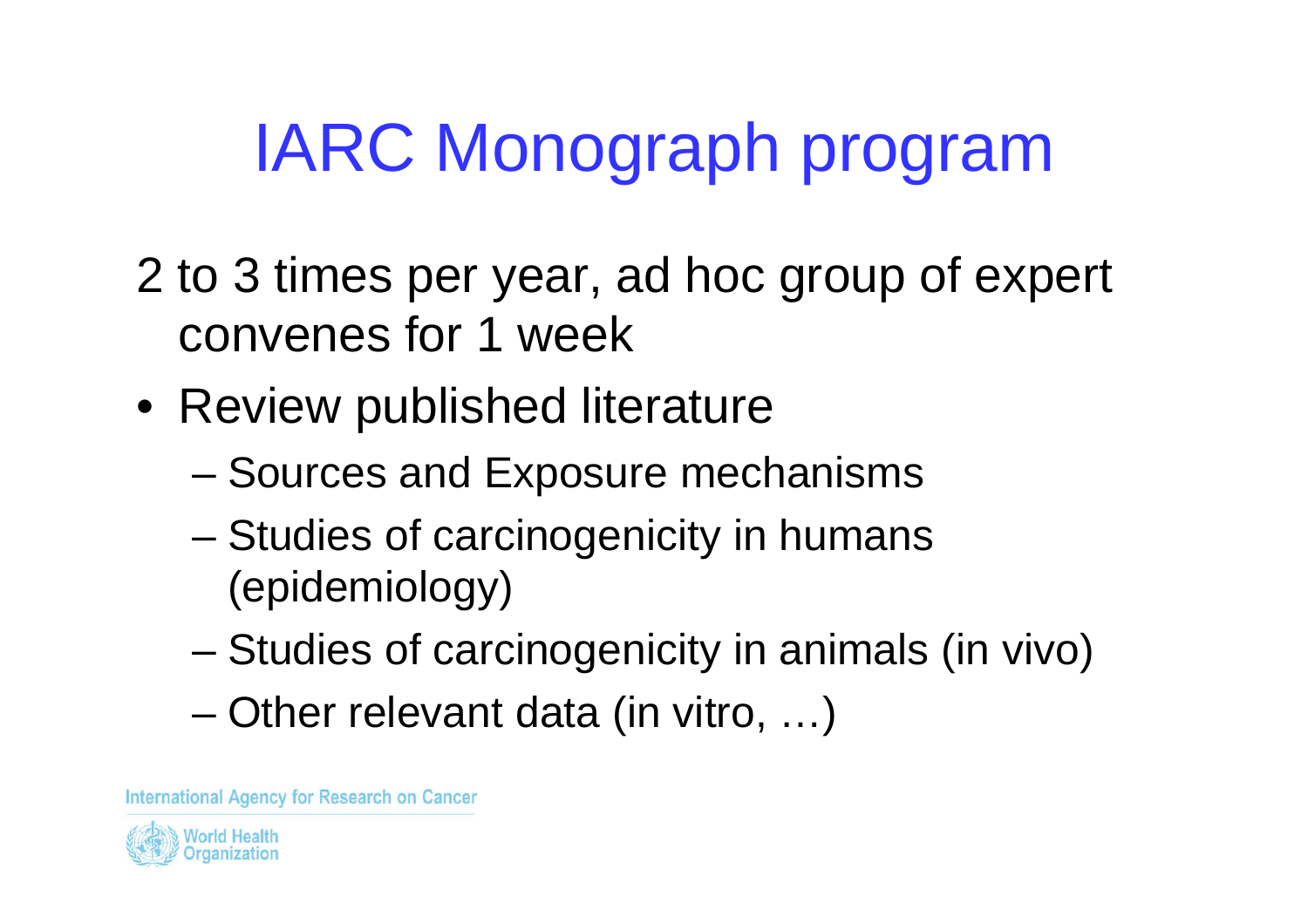# Classification scheme

1 – carcinogenic to humans (tobacco, HPV virus type 16, ionising radiation, benzene, ethanol in alcoholic beverages…)

 Sufficient evidence in humans: causal relationship has been established, in which chance, bias and coufounding could be ruled out

2a – probably carcinogenic to humans: limited evidence in humans, sufficient evidence in animals (emission from high

 temperature frying, shift work,…) Epidemiological studies: causal interpretation is credible, but chance, bias and confounding could not be ruled out as possible explanations.

2b – possibly carcinogenic to humans: limited evidence in humans, not sufficient evidence in animals (chloroform, dry cleaning, naphtalene,… )

Epidemiological studies: causal interpretation is credible, but chance, bias and confounding could not be ruled out as possible explanations.

- 3 not classifiable: inadequate data (aciclovir, eosin, haematite, personal use of hair colouring products,…)
- 4 evidence of lack of carcinogenicity (1 agent)



T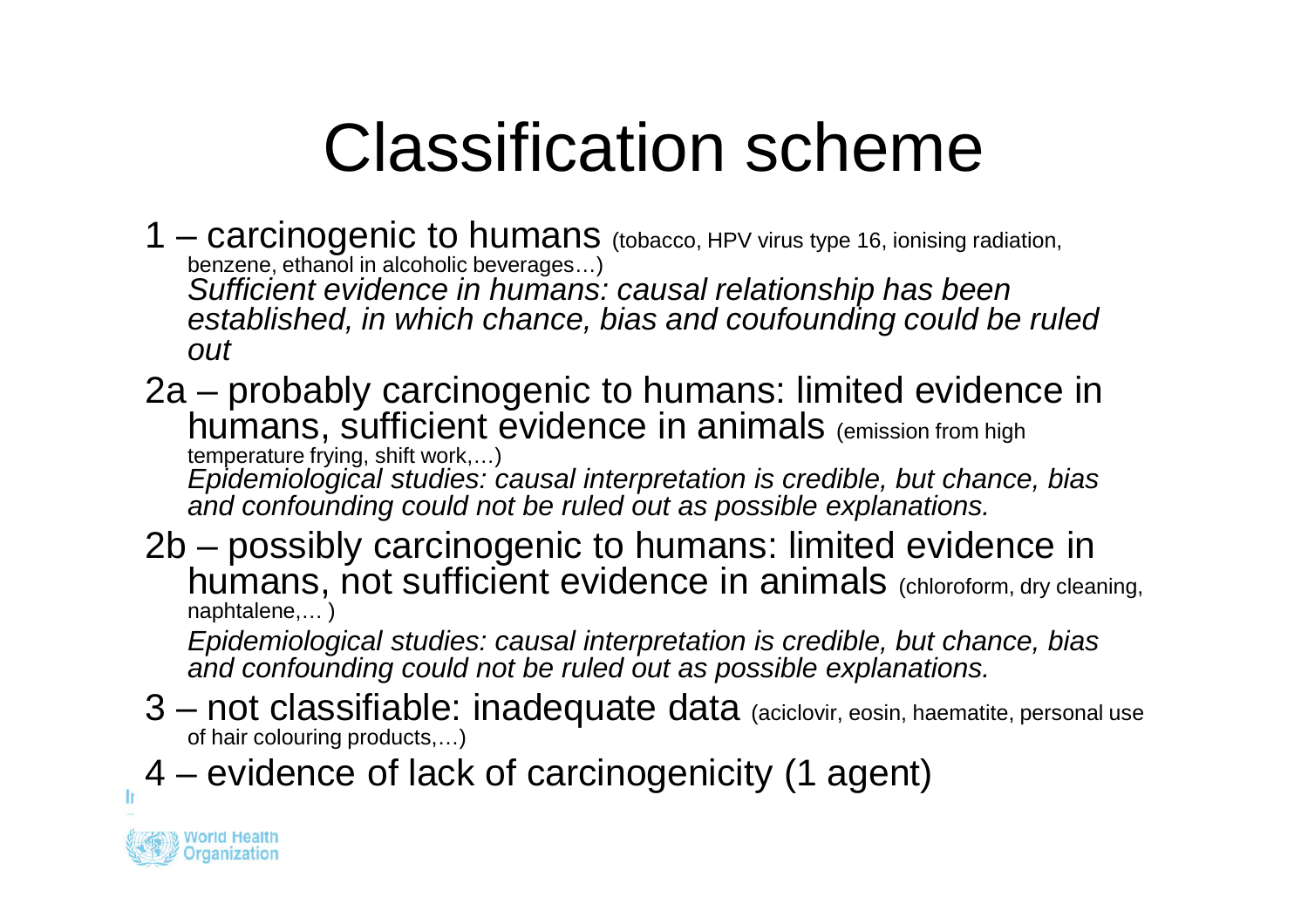## **Conclusions**

Time trends in incidence rates of brain tumours

... show no increase suggesting a mobile phone-related effect

... would not show small effect in longer term heavy users yet

#### Cohort study

... does not show an increased brain tumour risk

... did not allow any investigation by amount of use

#### Case-control studies

 "Although both INTERPHONE and Swedish pooled analysis are susceptible to bias—due to recall error and selection for participation— the Working Group<br>concluded that the fi ndings could not he dismissed as refl ecting bias alone concluded that the fi ndings could not be dismissed as refl ecting bias alone, and that a causal interpretation between mobile phone RF-EMF exposure and glioma is possible. A similar conclusion was drawn from these two studies for acoustic neuroma,..." -> limited evidence from epi studies

Few members: inadequate evidence from epi studies (lack of dose response in Interphone, inconsistencies between C-C studies, lack of effect in other epidemiological studies)



24-31 May 2011IARC Monograph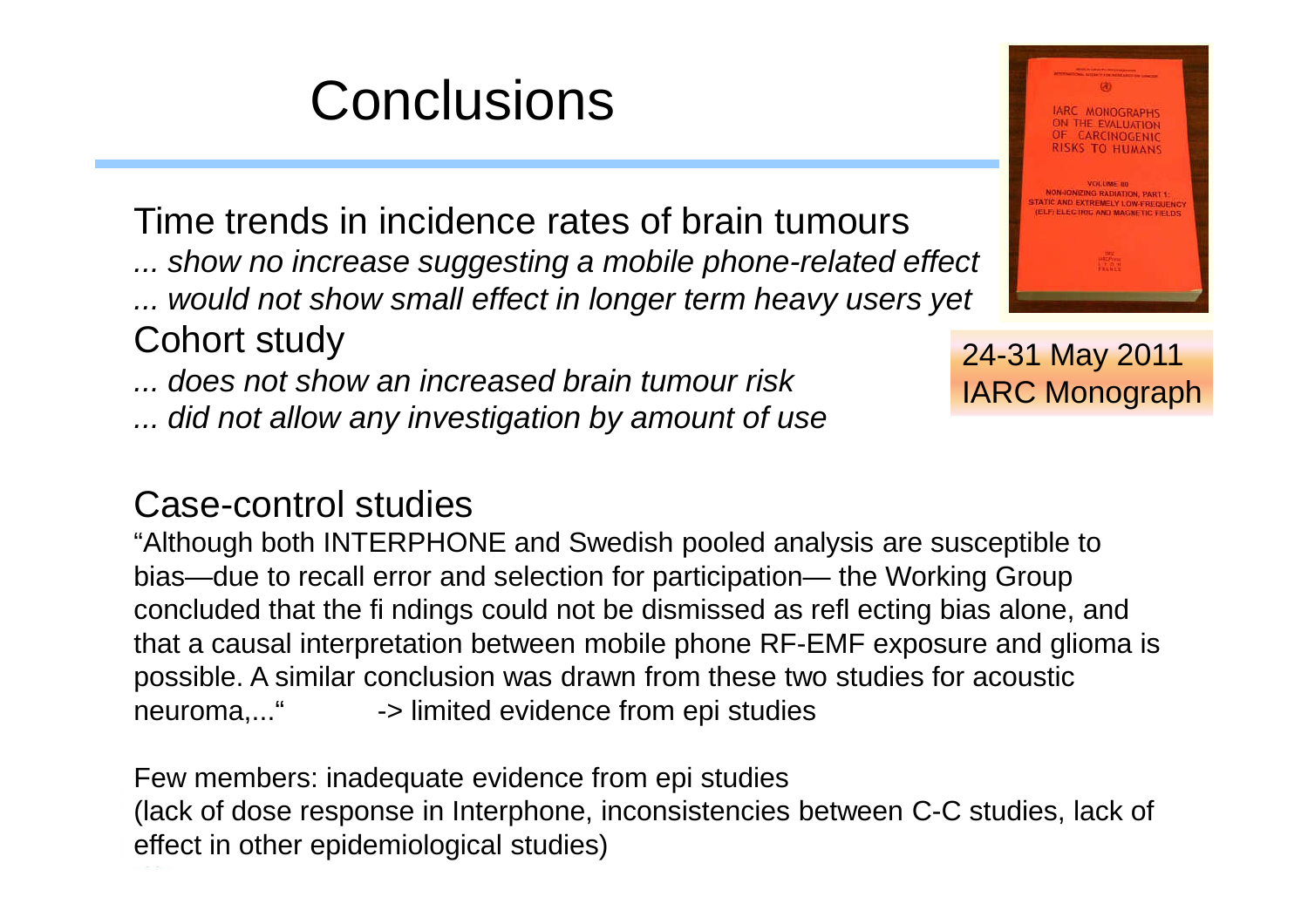## New publications since May 2011

• Cefalo study: Brain tumours in children and adolescents (July 2011)

• Update of Danish cohort study with cancer cases occurring up to 2007 (Nov 2011)

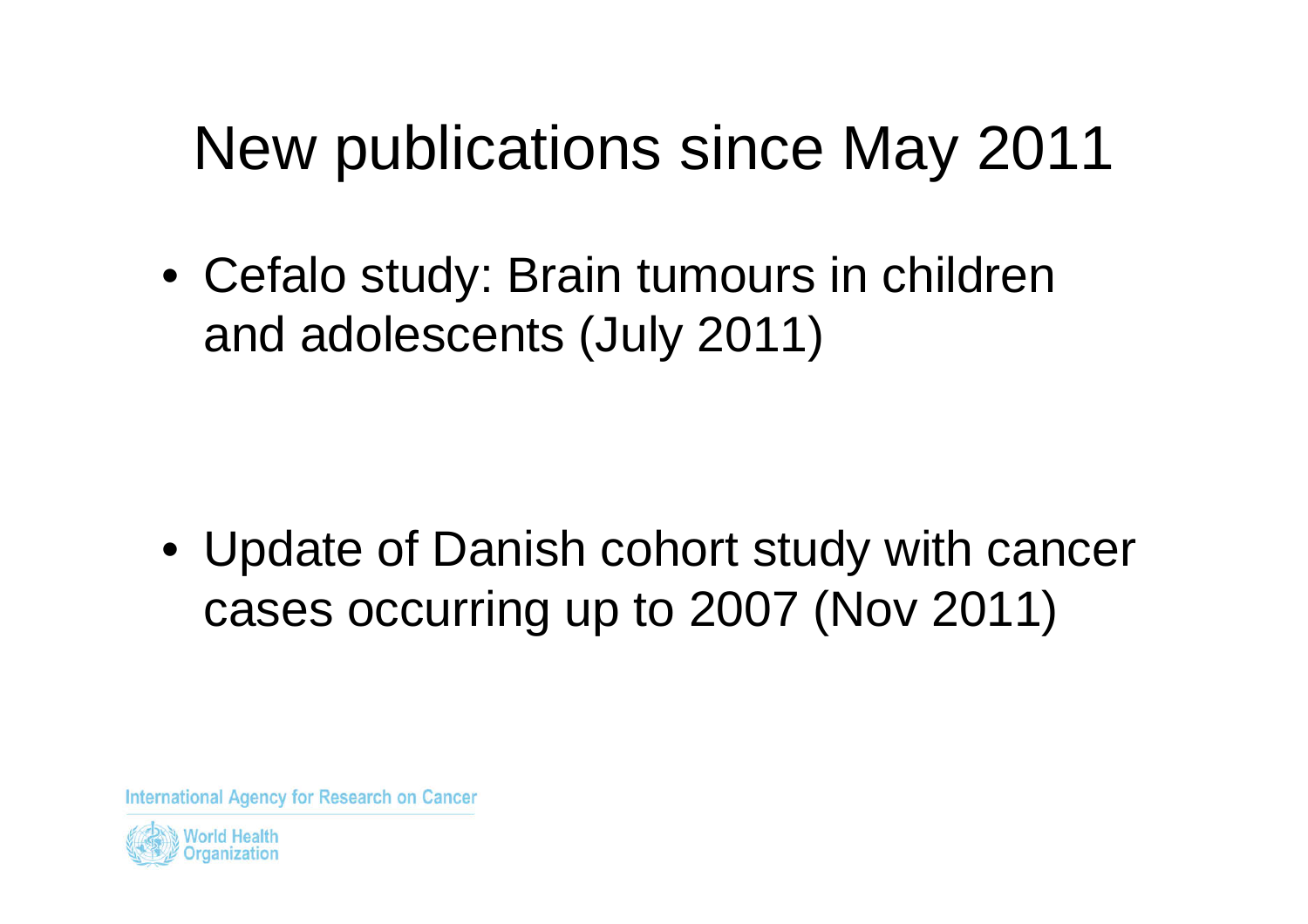

- • International case – control study among 7-19 year in Denmark, Norway, Sweden and Switzerland (352 cases-646 controls)
- $\bullet$ Use of mobile phones : Self reported + operators records if available
- Results:
	- –OR (user/non user)= 1.36; (95% CI = 0.92 to 2.02)
	- – Significant trend with increasing time based on Operators records (163 subjects). OR (>2.8 y) = 2.15 (1.07 to 4.29)
	- –Inconsistent results with laterality, tumor location
- •Need for further studies with good exposure information
- •Need of monitoring of incidence time trends

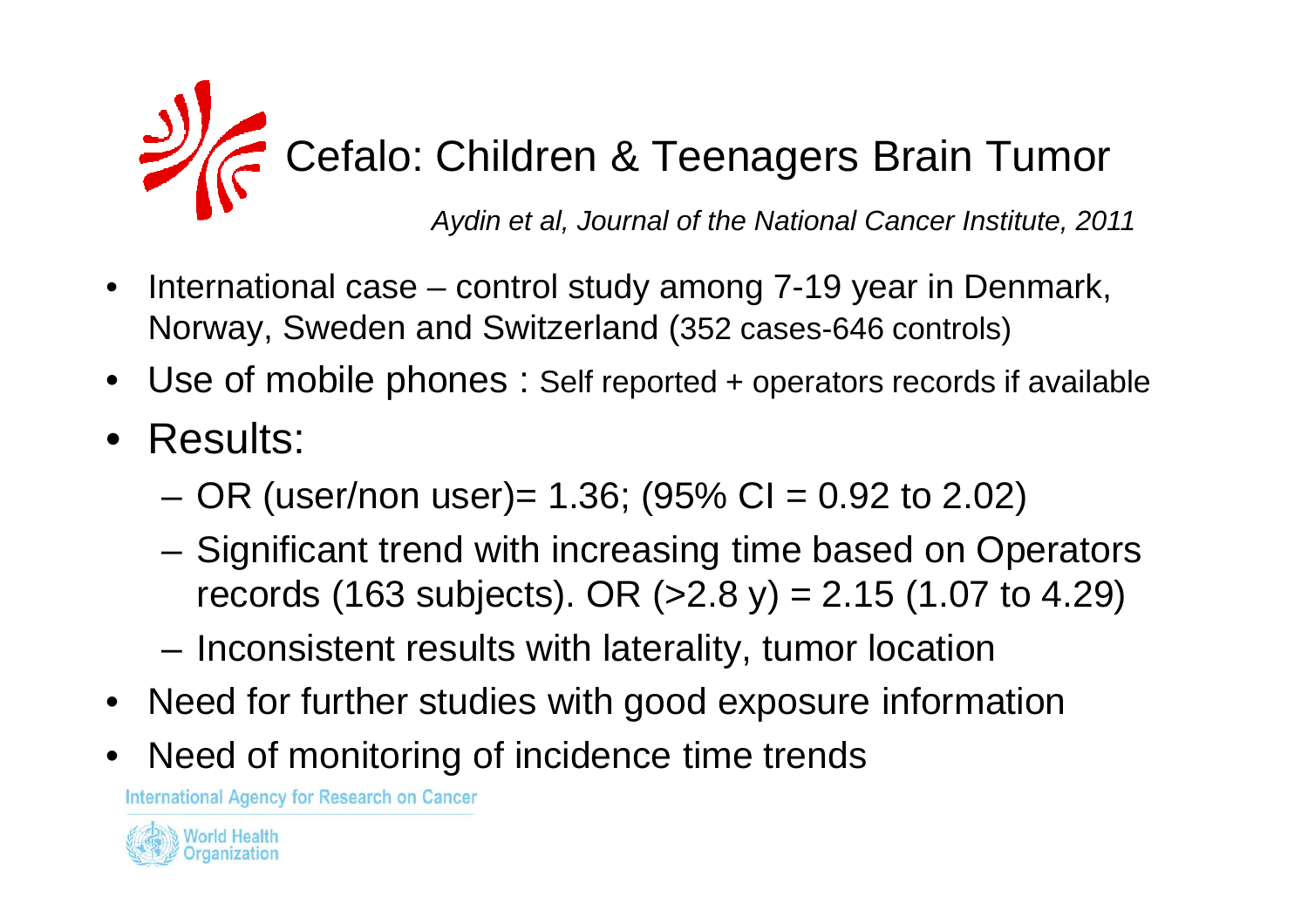### Danish cohort: updated analyses to 2007

Frei et al, BMJ, 2011

Exclusion of subscriptions contracted prior to 1987 (mainly car phones)Link with individual data on income, education available for all Danes born after 1925, older than 30, after 1990.